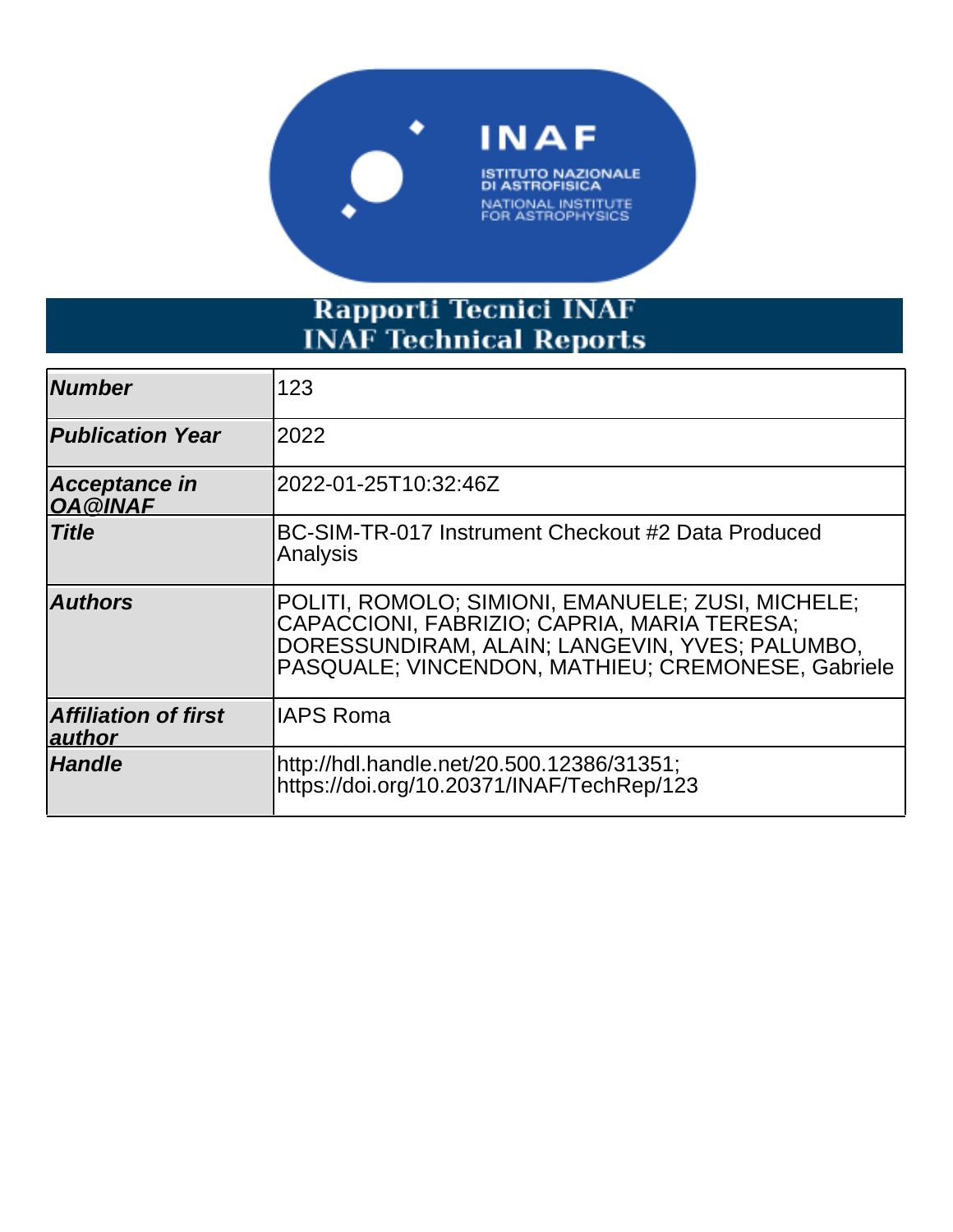## BC-SIM-TR-017 Instrument Checkout #2 Data Produced Analysis

Romolo Politi<sup>1</sup>, Emanuele Simioni<sup>2</sup>, Michele Zusi<sup>1</sup> Fabrizio Capaccioni<sup>1</sup>, Maria Teresa Capria<sup>1</sup>, Alain Doressundiram<sup>3</sup>, Yves Langevin<sup>4</sup>, Pasquale Palumbo<sup>5</sup>, Mathieu Vincendon<sup>4</sup>, Gabriele Cremonese<sup>2</sup>

 INAF-IAPS Via Fosso del Cavaliere 100, 00133, Rome, Italy INAF-OAPD Vicolo Osservatorio 5,35122, Padua, Italy <sup>3</sup>Observatoire de Paris, Laboratoire d'Études Spatiales et d'Instrumentation en Astrophysique (LESIA), 92195 Meudon Cedex, France Institut d'Astrophysique Spatiale, CNRS / Université Paris Sud, 91405, Orsay, France Università Parthenope, Centro Direzionale Isola 4, 80133, Naples, Italy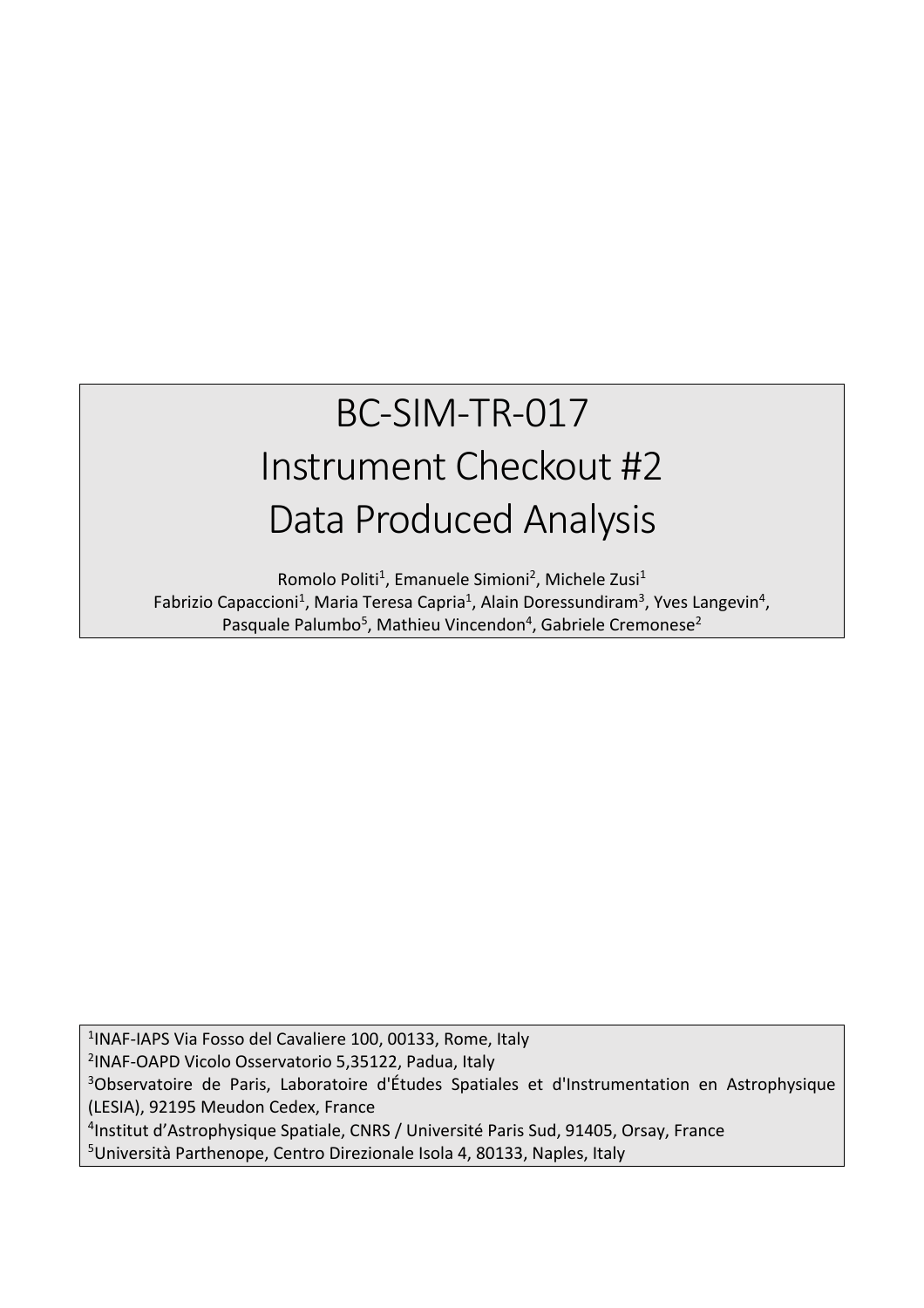

Document BC-SIM-TR-017 Date 11/01/22 Issue  $\mathbf{1}$ Revision  $\overline{2}$ 2 of 26 Page

#### Index

| 1. |        |          |  |
|----|--------|----------|--|
|    | 1.1.   |          |  |
|    | 1.2.   |          |  |
|    | 1.3.   |          |  |
|    | 1.4.   |          |  |
|    | 1.5.   |          |  |
|    | 1.6.   |          |  |
|    | 1.7.   |          |  |
|    | 1.7.1. |          |  |
|    | 1.7.2. |          |  |
|    | 1.7.3. |          |  |
|    | 1.7.4. |          |  |
|    | 1.7.5. |          |  |
|    | 1.7.6. |          |  |
|    | 1.7.7. |          |  |
| 2. |        |          |  |
| 3. |        |          |  |
|    | 3.1.   |          |  |
|    | 3.2.   |          |  |
|    |        |          |  |
|    | 3.2.2. |          |  |
|    | 3.2.3. |          |  |
|    | 3.2.4. |          |  |
|    |        | 3.2.4.1. |  |
|    |        | 3.2.4.2. |  |
|    | 3.2.5. |          |  |
|    | 3.2.6. |          |  |
|    | 3.2.7. |          |  |
|    | 3.2.8. |          |  |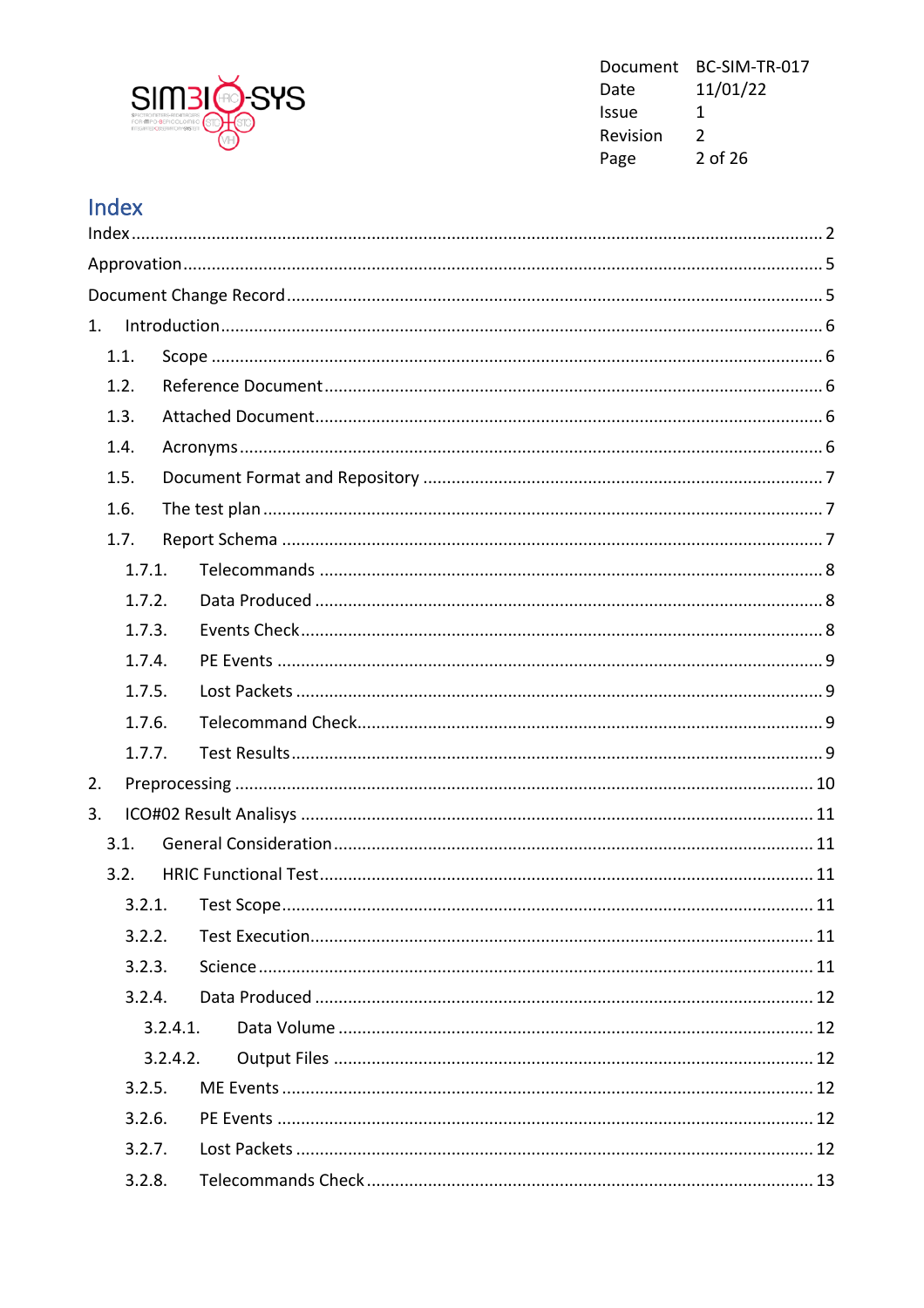

Document BC-SIM-TR-017 Date 11/01/22 Issue  $\mathbf{1}$ Revision  $2^{\circ}$ 3 of 26 Page

| 3.2.9.   |  |
|----------|--|
| 3.3.     |  |
| 3.3.1.   |  |
| 3.3.2.   |  |
| 3.3.3.   |  |
| 3.3.4.   |  |
| 3.3.4.1. |  |
| 3.3.4.2. |  |
| 3.3.5.   |  |
| 3.3.6.   |  |
| 3.3.7.   |  |
| 3.3.8.   |  |
| 3.3.9.   |  |
| 3.4.     |  |
| 3.4.1.   |  |
| 3.4.2.   |  |
| 3.4.3.   |  |
| 3.4.4.   |  |
| 3.4.5.   |  |
| 3.4.6.   |  |
| 3.4.7.   |  |
| 3.4.8.   |  |
| 3.4.9.   |  |
| 3.5.     |  |
| 3.5.1.   |  |
| 3.5.2.   |  |
| 3.5.3.   |  |
| 3.5.4.   |  |
| 3.5.5.   |  |
| 3.5.6.   |  |
| 3.5.7.   |  |
| 3.5.8.   |  |
| 3.5.9.   |  |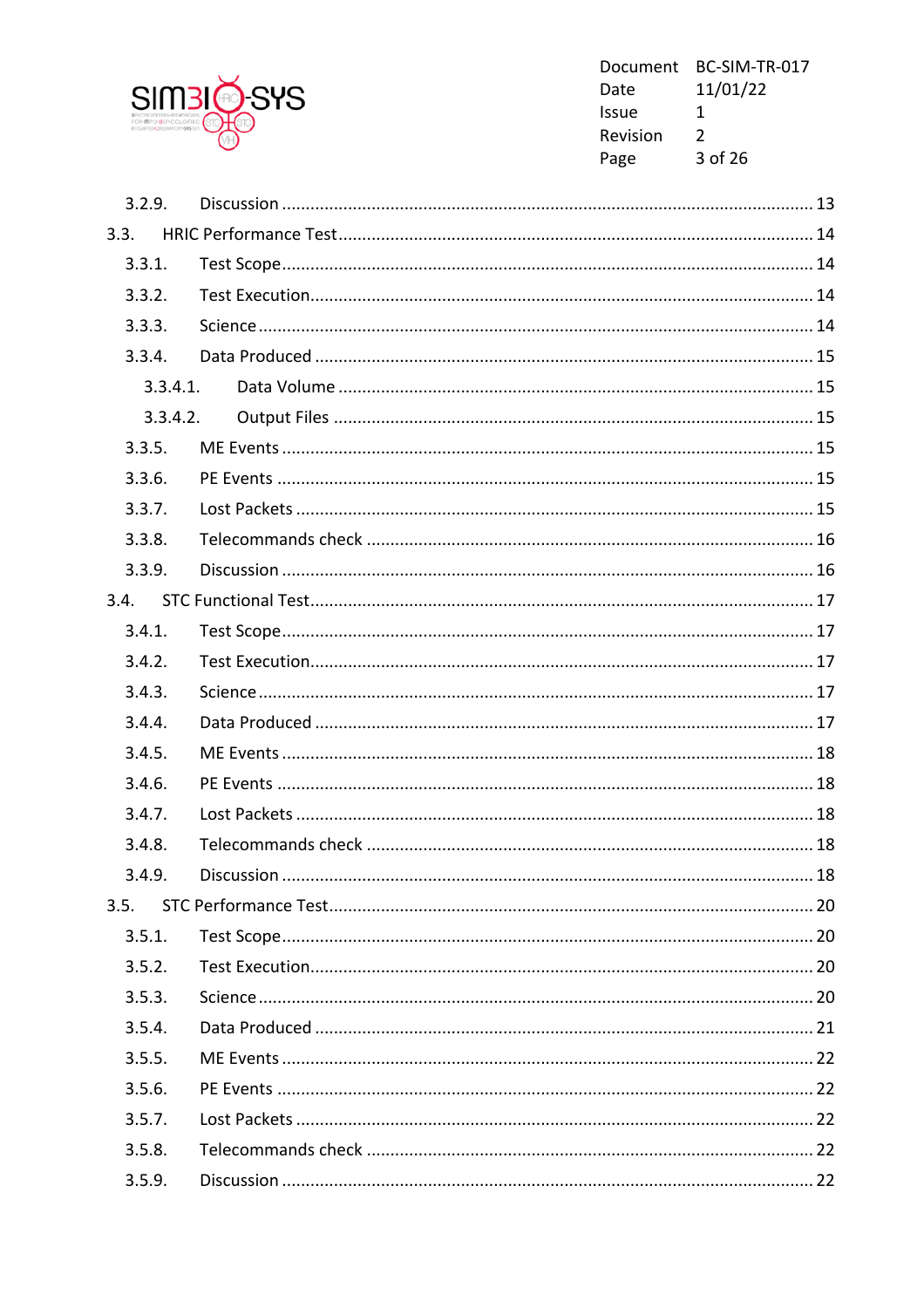

Document BC-SIM-TR-017 Date 11/01/22 Issue  $\mathbf{1}$ Revision  $\overline{2}$ 4 of 26 Page

| 3.6.3. |  |
|--------|--|
| 3.6.4. |  |
| 3.6.5. |  |
| 3.6.6. |  |
| 3.6.7. |  |
|        |  |
|        |  |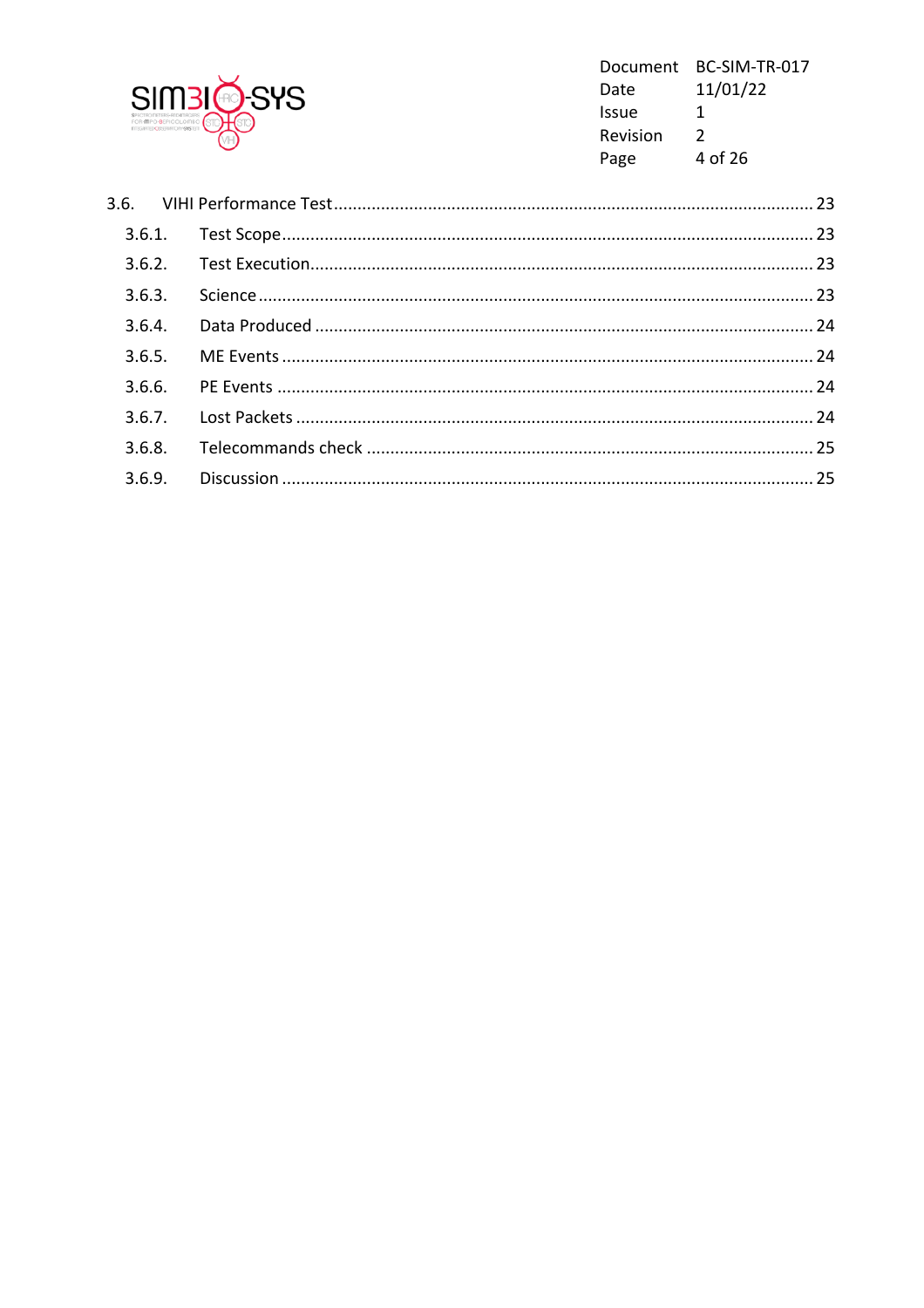

| Document | BC-SIM-TR-017 |
|----------|---------------|
| Date     | 11/01/22      |
| Issue    | 1             |
| Revision | $\mathcal{L}$ |
| Page     | 5 of 26       |

### Approvation

| <b>Edited by:</b>   |                            |
|---------------------|----------------------------|
|                     | Romolo Politi              |
|                     | <b>Emanuele Simioni</b>    |
|                     | Michele Zusi               |
| <b>Approved by:</b> |                            |
|                     | Gabriele Cremonese         |
|                     | <b>Fabrizio Capaccioni</b> |
|                     | Maria Teresa Capria        |
|                     | Alain Doressoundiram       |
|                     | <b>Yves Langeven</b>       |
|                     | Pasquale Palumbo           |
|                     | Mathieu Vincendon          |

#### Document Change Record

| <b>Issue</b> | Revision Date |  | Affected Pages Change description |
|--------------|---------------|--|-----------------------------------|
|              |               |  |                                   |
|              |               |  |                                   |
|              |               |  |                                   |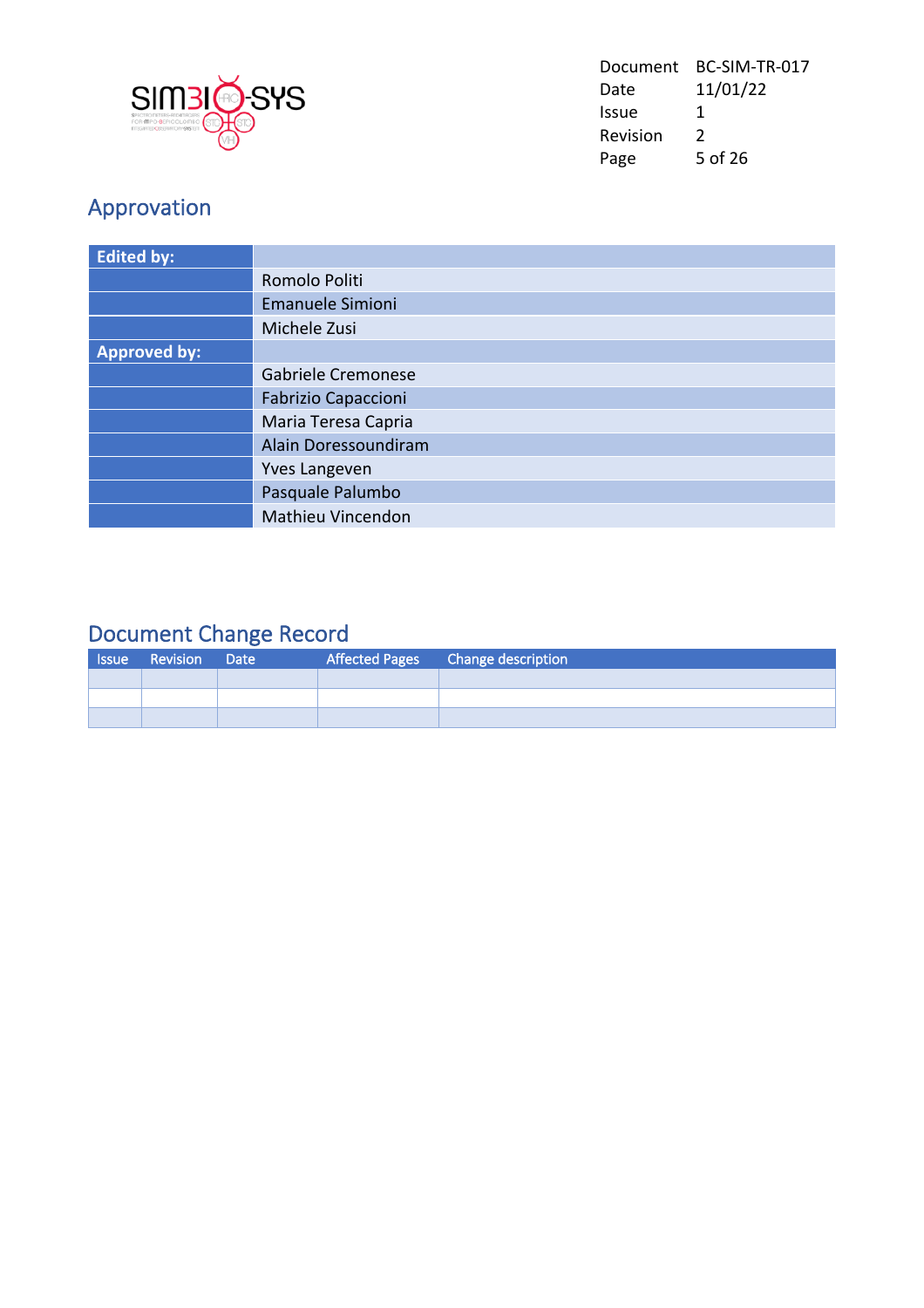

Document BC-SIM-TR-017 Date 11/01/22 Issue 1 Revision 2 Page 6 of 26

#### 1. Introduction

#### 1.1.Scope

In this document we will describe all the tests performed during the first Instrument Checkout (ICO#02) for the Spectrometers and Imagers for MPO BepiColombo Integrated Observatory SYStem (SIMBIO-SYS). The checkout session was performed June 7<sup>th</sup> 2019. For each test will be reported a sheet with the pipeline report and a discussion eventually on the detected anomalies.

#### 1.2.Reference Document

| [RD.1] | BC-SIM-TN-003 – Reports and Notes Layout and Flow (DOI: http://dx.doi.org/10.20371/INAF/TechRep/36) |
|--------|-----------------------------------------------------------------------------------------------------|
| [RD.2] | BC-SIM-PL-004 Checkout #02 Test Summary (DOI: http://dx.doi.org/10.20371/INAF/TechRep/100)          |
| [RD.3] | BC-SIM-TR-001 Technical Report – Software User Manual, in preparation.                              |
| [RD.4] | BC-SIM-GAF-IC-002 rev12 - SIMBIO-SYS Software Interface Control Document                            |
| [RD.5] | BC-SIM-TN-006_-_simClean_-_Telemetry_Filter_Tool (DOI: https://doi.org/10.20371/INAF/TechRep/103);  |

#### 1.3.Attached Document

| [AT.1] | Command Stack ICO01.xlsx |
|--------|--------------------------|
| [AT.2] | Event ICO02.log          |

#### 1.4.Acronyms

| <b>APID</b>   | <b>Application Process IDentifier</b>                       |  |  |  |
|---------------|-------------------------------------------------------------|--|--|--|
| <b>CSV</b>    | <b>Comma Separated Values</b>                               |  |  |  |
| DV            | Data Volume                                                 |  |  |  |
| <b>FPA</b>    | <b>Focal Plane Assembly</b>                                 |  |  |  |
| HΚ            | Housekeeping                                                |  |  |  |
| <b>HRIC</b>   | High spatial Resolution Imaging Channel                     |  |  |  |
| <b>ICO#01</b> | Instrument Checkout #01                                     |  |  |  |
| <b>ME</b>     | <b>Main Electronics</b>                                     |  |  |  |
| <b>NECP</b>   | Near Earth Commissioning Phase                              |  |  |  |
| <b>PDS</b>    | Planetary Data System                                       |  |  |  |
| <b>PE</b>     | <b>Proximity Electronics</b>                                |  |  |  |
| <b>PNG</b>    | Portable Network Graphics                                   |  |  |  |
| <b>PSC</b>    | Packet Sequence Control                                     |  |  |  |
| SIMBIO-SYS    | Spectrometers and Imagers for MPO<br>BepiColombo Integrated |  |  |  |
|               | <b>Observatory SYStem</b>                                   |  |  |  |
| <b>SSC</b>    | Source Sequence Count                                       |  |  |  |
| <b>STC</b>    | STereo imaging Channel                                      |  |  |  |
| ТC            | Telecommand                                                 |  |  |  |
| TM            | Telemetry                                                   |  |  |  |
| <b>VIHI</b>   | Visible and Hyper-spectral Imaging channel                  |  |  |  |
| XML           | eXtensible Markup Language                                  |  |  |  |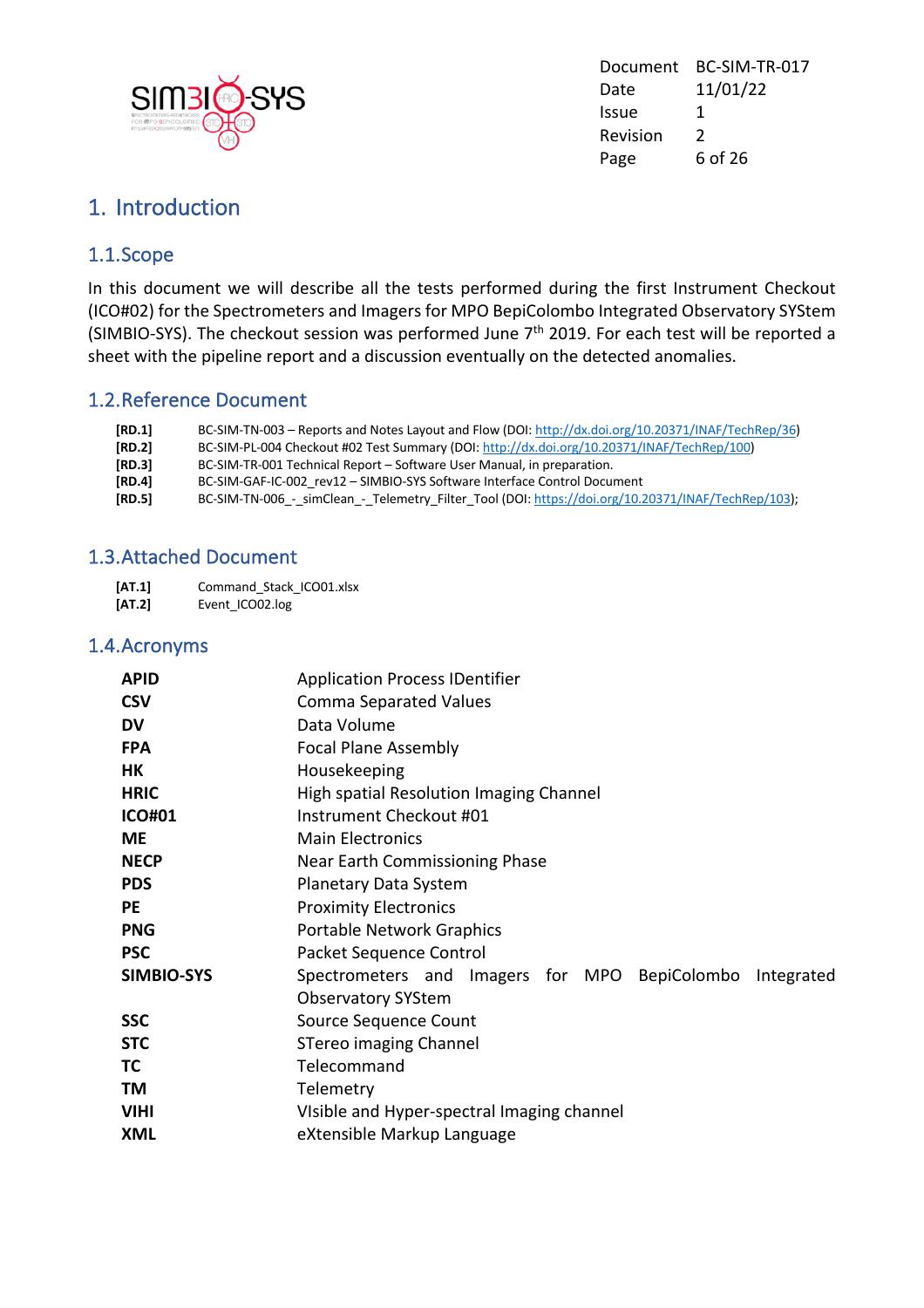

Document BC-SIM-TR-017 Date 11/01/22 Issue 1 Revision 2 Page 7 of 26

#### 1.5.Document Format and Repository

This document is compliant with the SIMBIO-SYS Report and Note Layout and Flow [RD.1]**Errore. L'origine riferimento non è stata trovata.** and will be archived both on the INAF Open Access repository and the SIMBIO-SYS team Archive.

#### 1.6.The test plan

The ICO#2 test was planned on one day. Follow the test schema from [RD.2].

| #               | ID                   | <b>Description</b>                                                                                                                                                                                                                                                                                                    |
|-----------------|----------------------|-----------------------------------------------------------------------------------------------------------------------------------------------------------------------------------------------------------------------------------------------------------------------------------------------------------------------|
| 1               | <b>SS-FCP-001</b>    | ME OBCP Power On via OBCP                                                                                                                                                                                                                                                                                             |
| $\overline{2}$  | HRIC TEC INIT POR    | <b>HRIC Channel TEC init</b>                                                                                                                                                                                                                                                                                          |
| 3               | HRIC FUNCT POR       | <b>HRIC Functional Test</b>                                                                                                                                                                                                                                                                                           |
| 4               | HRIC DC TEST POR     | <b>HRIC Perf. Test</b>                                                                                                                                                                                                                                                                                                |
| 5.              | <b>SS-FCP-004</b>    | <b>HRIC Channel Off via OBCP</b>                                                                                                                                                                                                                                                                                      |
| 6               | STC TEC INIT POR     | <b>STC Channel TEC init</b>                                                                                                                                                                                                                                                                                           |
| $\overline{7}$  | <b>SS-TST-020</b>    | <b>STC Functional Test</b>                                                                                                                                                                                                                                                                                            |
| 8               | STC NOMINAL_TEST_POR | <b>STC Perf. Test</b>                                                                                                                                                                                                                                                                                                 |
| 9               | STC ALL FPA POR 2.0  | <b>STC ALL-FPA Test</b>                                                                                                                                                                                                                                                                                               |
| 10              | <b>SS-FCP-007</b>    | STC Channel Off via OBCP                                                                                                                                                                                                                                                                                              |
| 11 <sup>1</sup> | VIHI ICO#02 POR      | This POR contains the following FOP calls:<br><b>VIHI POWER ON</b><br>$HK$ RATE = 1sec<br><b>UPLOAD TEC PARAM</b><br><b>DETCON</b><br><b>TEC ON</b><br>READ ON-BOARD DETEC PARAM<br>CALIBRATION (LED=2000, LAMP=2500)<br><b>UPLOAD DETEC PARAM</b><br>CALIBRATION (LED=2000, LAMP=2500)<br><b>VIHI OBCP POWER OFF</b> |
| 12 <sup>7</sup> | <b>SS-FCP-002</b>    | ME OBCP Power Off via OBCP                                                                                                                                                                                                                                                                                            |

*Table 1-1: Timeline of the ICO#02*

From the Table 1-1 and the TC Stack in [AT.1]

| ID                  | <b>Start Time</b>       | <b>Stop Time</b>        | <b>Test description</b>      |  |
|---------------------|-------------------------|-------------------------|------------------------------|--|
| 01                  | 2019-11-27T04:00:00.00Z | 2019-11-27T05:19:59.00Z | <b>HRIC Functional Test</b>  |  |
| 02                  | 2019-11-27T05:20:00.00Z | 2019-11-27T06:11:59.00Z | <b>HRIC Performance Test</b> |  |
| 03                  | 2019-11-27T06:12:00.00Z | 2019-11-27T06:50:59.00Z | <b>STC Functional Test</b>   |  |
| 04                  | 2019-11-27T06:51:00.00Z | 2019-11-27T08:39:59.00Z | <b>STC Performance Test</b>  |  |
| 05                  | 2019-11-27T08:40:00.00Z | 2019-11-27T10:15:00.00Z | <b>VIHI Performance Test</b> |  |
| $Tahla 1.$ $Tahola$ |                         |                         |                              |  |

*Table 1-2: Tests Schedula*

#### 1.7.Report Schema

For each test the report will be formed by four sections created by an automatic procedure:

- a summary of all the data produced in that test;
- a report for the events and telecommand acknowledgments;
- a report of the PE events;
- a check on the lost packets.

The repost includes even two sections with the comparison between the TC and the data results. Eventual problems or discrepancies will be discussed.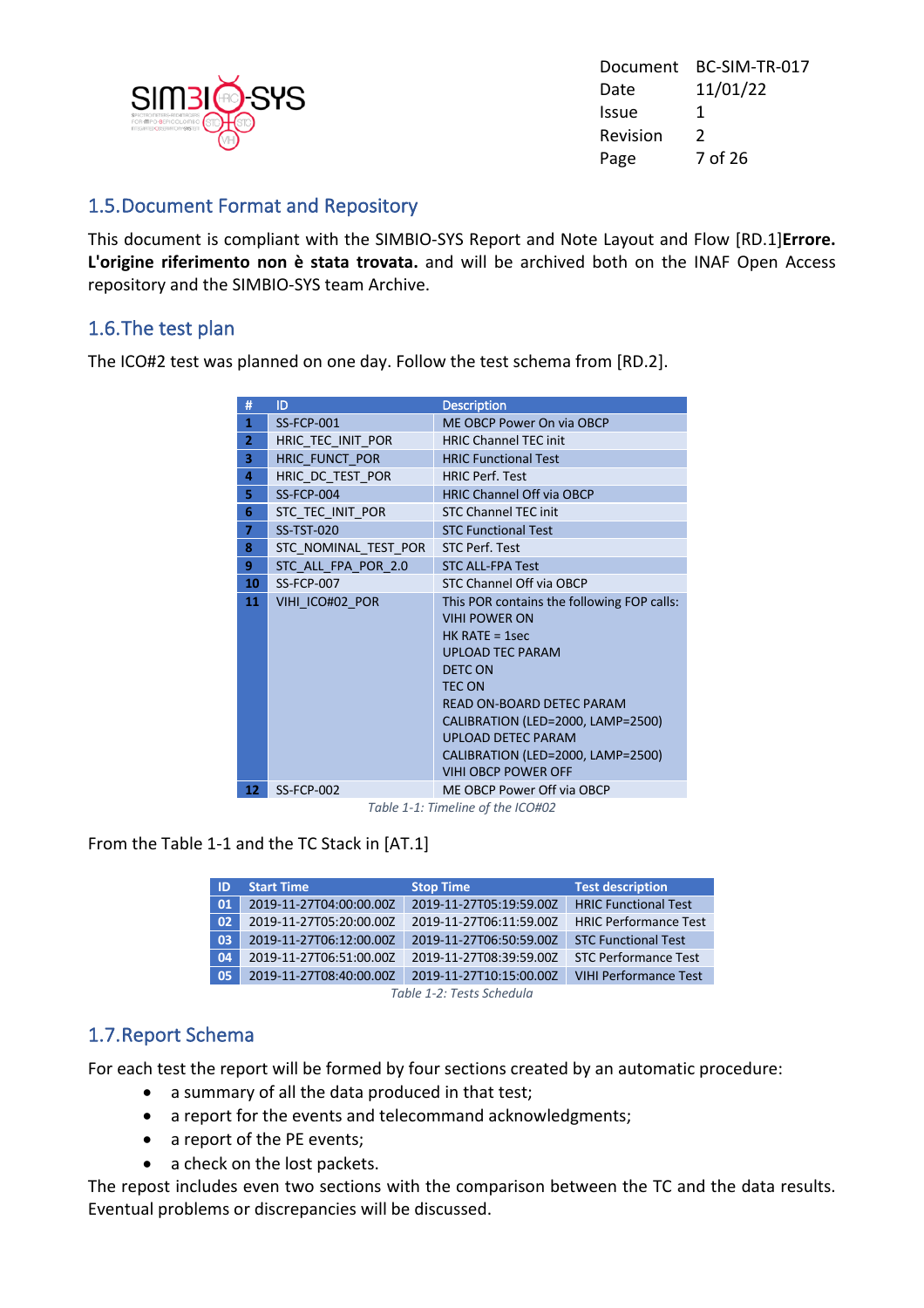

Document BC-SIM-TR-017 Date 11/01/22 Issue 1 Revision 2 Page 8 of 26

The complete list of the Sections defined for each test is shown in **Errore. L'origine riferimento non è stata trovata.** and described in subsections below.

| <b>Session #</b> | <b>Session Name</b> |
|------------------|---------------------|
|                  | Telecomands         |
| $\overline{2}$   | Data Procedure      |
| 3                | <b>Events Check</b> |
| 4                | <b>PE Event</b>     |
| к                | Lost packets        |
|                  | Discussion          |

*Table 1-3 Section structure defined for each Test.*

#### 1.7.1. Telecommands

In this Section the telecommands used for the test will be reported. For each telecommand an analysis and a prevision of the data output will be performed.

#### 1.7.2. Data Produced

In this Section a table with the data produced will be reported. The output files are two different type of CSVs (one for the diagnostic housekeeping and one with all the housekeeping parameters related to a single image) and a file containing the image in binary format. All the data are in PDS4 format, that means that they include an XML file with all the parameters of each acquisition, both considering as source the instrument or the spacecraft. A complete description of the file structure and of the folder tree is reported in [RD.1]. For each image is present an extra file in PNG format as quick preview.

In the summary schema will be reported number and total size of the follow file types:

- Diagnostic HKs
- Acquisition HKs;
- Images

#### 1.7.3. Events Check

In the event checks are reported:

- all the negative telecommand acknowledgments,
- the rejected telecommands, TM(1,2),
- the failed telecommands, TM(1,8).

For each rejected or failed telecommand event is reported a sheet with all the information about the telecommand, mnemonic name, description, time of execution and all the parameters. For each event is reported a list for the low severity (TM(5,2)), medium severity (TM(5,3)) and high severity (TM(5,4)) errors with a description of the event.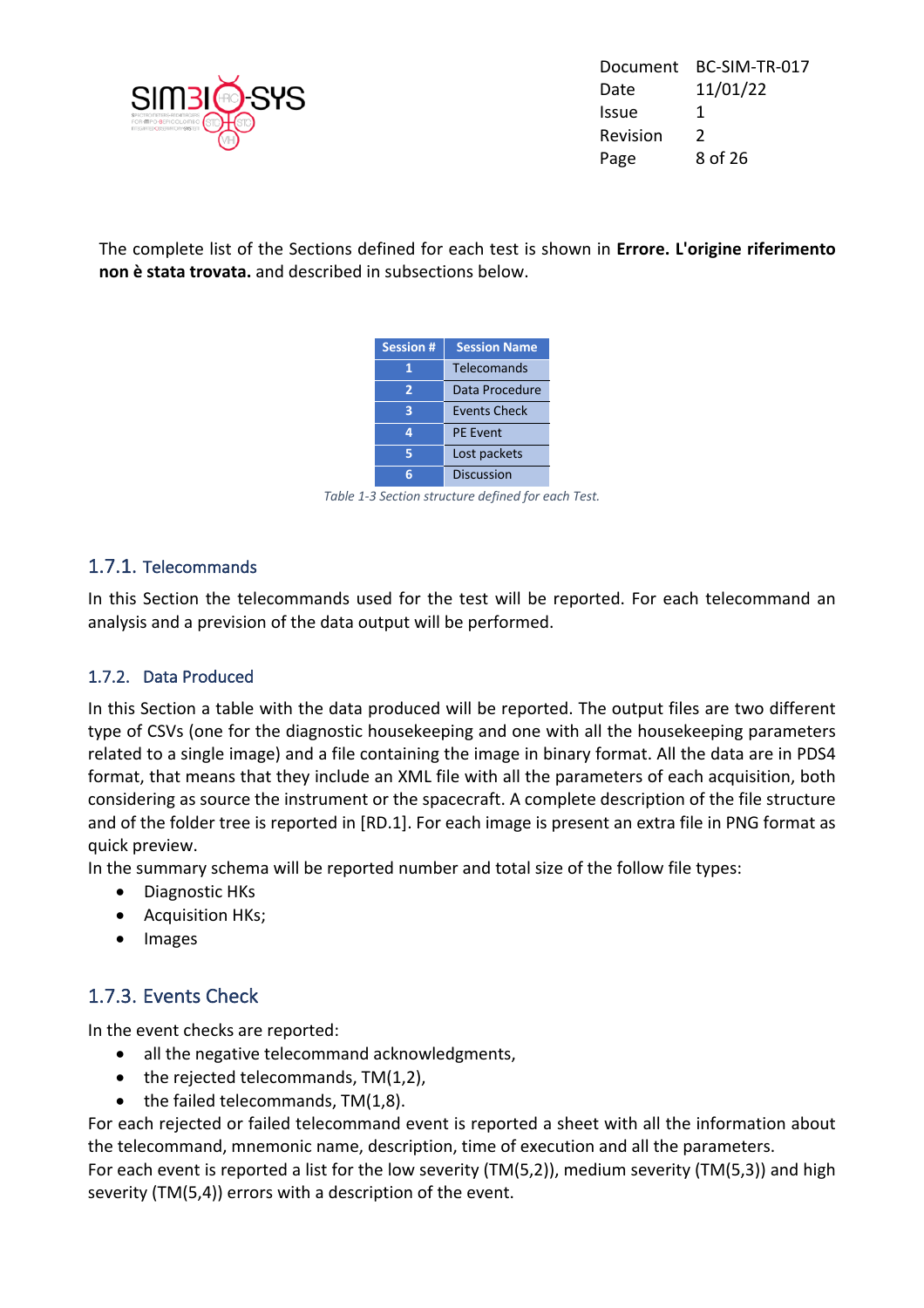

Document BC-SIM-TR-017 Date 11/01/22 Issue 1 Revision 2 Page 9 of 26

The complete list of event and telecommand acknowledgments is reported into the Event file stored in each test folder. All the information for the event and telecommand acknowledgments are from [RD.4].

#### 1.7.4. PE Events

From an automatic analysis of the diagnostic HK, a list of the negative event alerts, sent by the PE, is created. Each alert is reported with the decimal ID and with the complete description. All the information for the PE events refers to [RD.4].

#### 1.7.5. Lost Packets

The automatic check on the lost packets is performed using the Packet Sequence Control number (see [RD.4]). The PSC is a progressive number associated to the TM packets and follows a different enumeration for different APID. A list of the used APID is reported in the following table:

| <b>APID</b> | <b>Description</b>             |
|-------------|--------------------------------|
| 801         | <b>TC Verification</b>         |
| 804         | <b>HK Reports</b>              |
| 807         | <b>Event Reports</b>           |
| 828         | <b>HRIC Data High Priority</b> |
| 844         | <b>STC Data High Priority</b>  |
| 860         | <b>VIHI Data High Priority</b> |
| 870         | <b>HRIC Data Low Priority</b>  |
| 892         | <b>STC Data Low Priority</b>   |
| 908         | <b>VIHI Data Low Priority</b>  |

*Table 1-4 List of the APIDs associated to each dataflow.*

The PSC number is stored in 14 bits. This means that the maximum value is 16383, after that the counter is reinitialized.

**NB:** A manual check in required in order to evaluate if some packets are lost at the begin and at the end of the acquisition. The automatic check detects only holes in the PSC sequence.

#### 1.7.6. Telecommand Check

In this section is checked that all recived telecommand has been executed by the ME/PE.

#### 1.7.7. Test Results

In this section we will discuss the results, the discrepancies and the errors if they are present.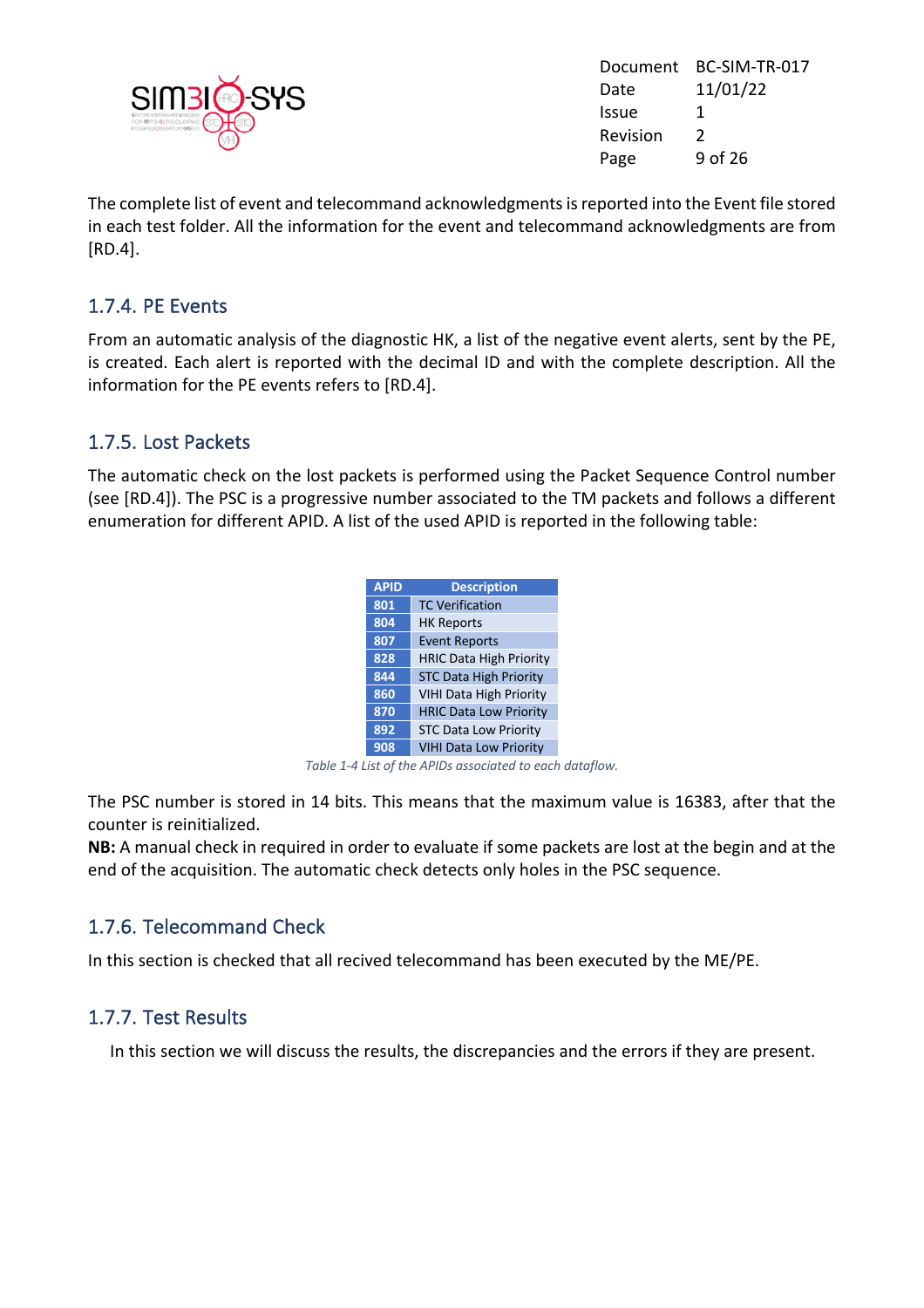

Document BC-SIM-TR-017 Date 11/01/22 Issue 1 Revision 2 Page 10 of 26

#### 2. Preprocessing

The TM file downloaded from the EDDS server has been preprocessed using the simClean tools [RD.5] to remove the duplicate HK and the duplicated science packets due to the reception of the same one by different antennas.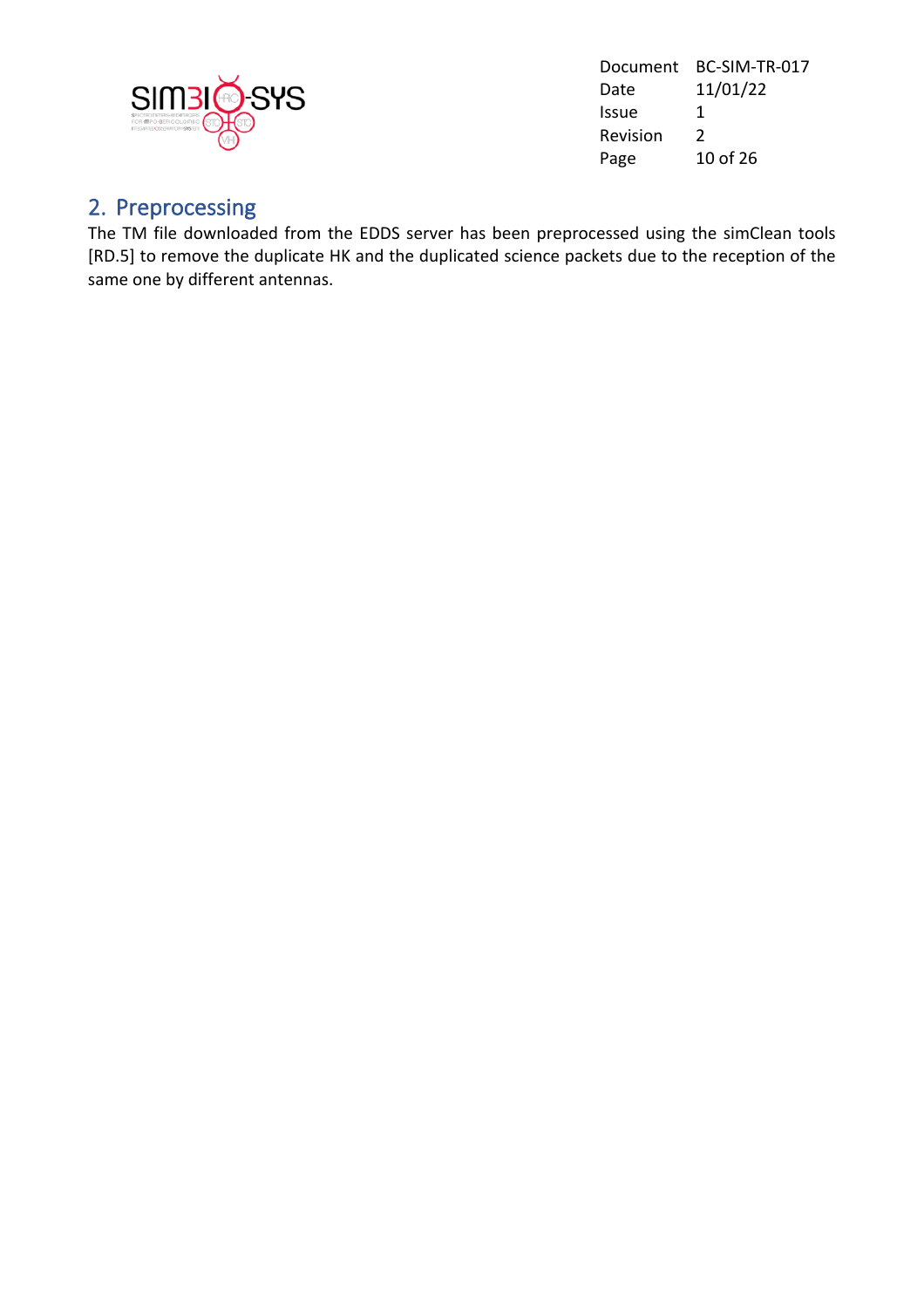

Document BC-SIM-TR-017 Date 11/01/22 Issue 1 Revision 2 Page 11 of 26

#### 3. ICO#02 Result Analisys

#### 3.1.General Consideration

With reference to **Errore. L'origine riferimento non è stata trovata.**, we summarize the following quality table:

| ID | <b>Test Name</b>             | <b>Test Result</b> |
|----|------------------------------|--------------------|
| 01 | <b>HRIC Functional Test</b>  |                    |
| 02 | <b>HRIC Performance Test</b> |                    |
| 03 | <b>STC Functional Test</b>   |                    |
| 04 | <b>STC Performance Test</b>  |                    |
| 05 | <b>VIHI Performance Test</b> |                    |
|    | Table 3-1: Quality Table.    |                    |

for which we use the following color keys in the last column:

**Red**: Test failed;

**Yellow**: Test partially passed;

**Green**: Test passed;

#### 3.2.HRIC Functional Test

#### 3.2.1. Test Scope

The aim of this test is:

- to check the status and the functionality of the following electric components of the channel:
	- o PE;
	- o Detector;
	- o TEC;
- to modify some configuration parameters;
- to perform some science acquisitions.

#### 3.2.2. Test Execution

**Time Frame**: 2019-11-27T04:00:00.00Z ÷ 2019-11-27T05:19:59.

In the table is reported the initial status of the instrument:

|                                                                | <b>INSTRUMENT INITIAL STATUS</b> |                  |  |  |  |
|----------------------------------------------------------------|----------------------------------|------------------|--|--|--|
|                                                                |                                  | ME HRIC STC VIHI |  |  |  |
|                                                                |                                  | OFF OFF OFF OFF  |  |  |  |
| Table 3-2: Instrument status before the HRIC Performance Test. |                                  |                  |  |  |  |

#### 3.2.3. Science

Table 3-3 reports the number of performed science sessions reporting the duration, the number of images and frames expected for each TCs commanded during test.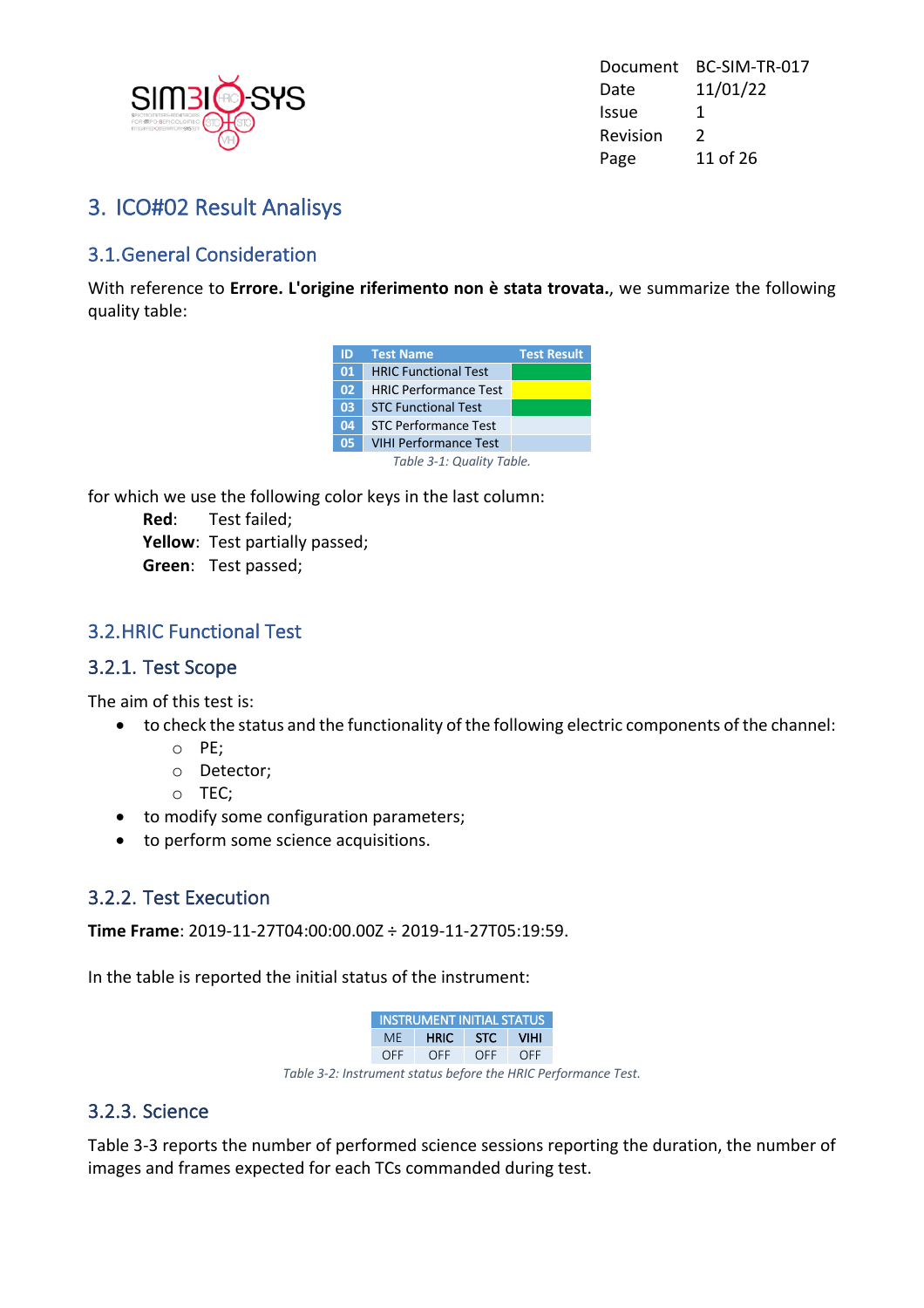

| Document     | BC-SIM-TR-017 |
|--------------|---------------|
| Date         | 11/01/22      |
| <b>Issue</b> | 1             |
| Revision     | $\mathcal{L}$ |
| Page         | 12 of 26      |

| <b>SSC</b>    | <b>Duration</b>           | <b>Mode</b>                | <b>Repetition Time [s]</b> | <b>Expected Acquisition</b> | <b>Expected Frame</b> |
|---------------|---------------------------|----------------------------|----------------------------|-----------------------------|-----------------------|
| 21            | 20 minutes                | <b>Continuous</b>          | 1.0                        | 1201                        | 1201                  |
| 23            | 20 minutes                | Continuous                 | 1.0                        | 1201                        | 1201                  |
|               | 1 minute and 40 seconds   | Limited                    | 1.0                        | 100                         | 100                   |
| $\frac{1}{2}$ | 41 minutes and 40 seconds | $\qquad \qquad - \qquad -$ | $\qquad \qquad -$          | 2502                        | 2502                  |

*Table 3-3: Description of the TC used during HRIC Functional Test.*

#### 3.2.4. Data Produced

*3.2.4.1. Data Volume*

|                           | #Packets     | DV [Mb] |
|---------------------------|--------------|---------|
| <b>HK</b>                 | 3675         | 0.17    |
| <b>HRIC low priority</b>  | 202662       | 823.14  |
| <b>HRIC high priority</b> | $\mathbf{U}$ | 0.00    |

*Table 3-4: DV produced during the HRIC Functional Test.*

#### *3.2.4.2. Output Files*

|      | <b>Bundle Miscellaneous</b> |      |       |
|------|-----------------------------|------|-------|
| File | CSV:                        |      |       |
|      |                             | #∶   |       |
|      |                             | size | 1.6MB |

| <b>Bundle</b> | <b>RAW</b> | <b>HRIC</b> |          |
|---------------|------------|-------------|----------|
| File          | CSV:       |             |          |
|               |            | $#$ :       | 2502     |
|               |            | size:       | $2.3$ MB |
|               | DAT:       |             |          |
|               |            | $#$ :       | 2502     |
|               |            | size:       | 6.6 GB   |
| Science       | Sections   | #           |          |

*Table 3-5: Data produced during the HRIC Functional Test.*

#### 3.2.5. ME Events

None.

#### 3.2.6. PE Events

None.

#### 3.2.7. Lost Packets

| <b>Telecommand Verification:</b> | 52     | [lost packet(s): 0] |
|----------------------------------|--------|---------------------|
| <b>HK Report:</b>                | 3675   | [lost packet(s): 0] |
| <b>Event/Anomaly Report:</b>     | 9      | [lost packet(s): 0] |
| <b>HRIC low Priority:</b>        | 202662 | [lost packet(s): 0] |
| <b>HRIC high Priority:</b>       | O      | [lost packet(s): 0] |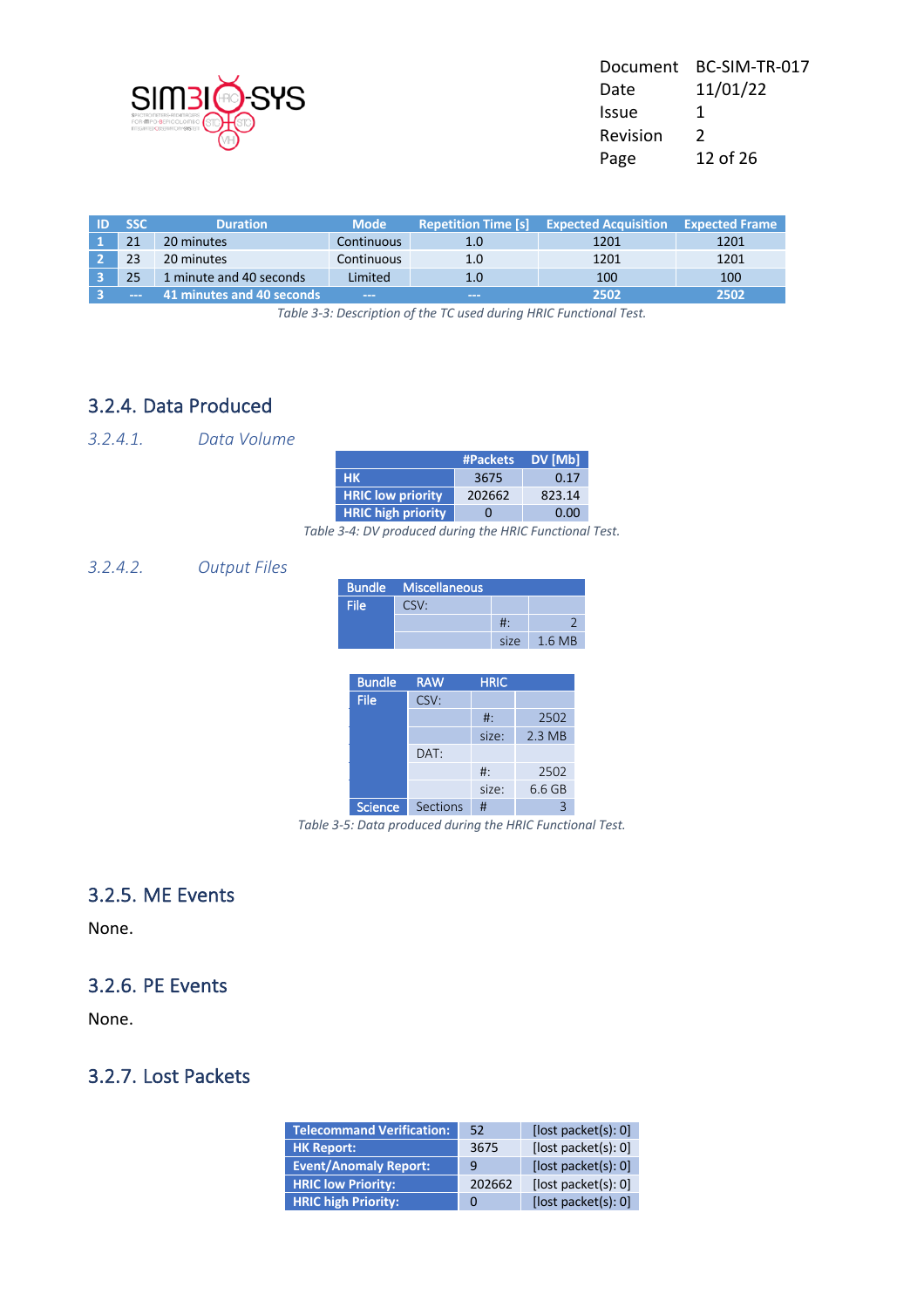

Document BC-SIM-TR-017 Date 11/01/22 Issue 1 Revision 2 Page 13 of 26

*Table 3-6:Packets and lost packet report for the HRIC Functional Test.*

#### 3.2.8. Telecommands Check

| <b>Telecommand Status</b> | Ħ  |
|---------------------------|----|
| <b>Accepted</b>           | 26 |
| <b>Executed</b>           | 26 |
| <b>Rejected</b>           | n  |
| <b>Failed</b>             |    |

*Table 3-7:TC accepted and executed during the HRIC Functional Test.*

#### 3.2.9. Discussion

Produced output is in line with what expected. The details are reported in Table 3-8 with information from section 3.2.3 and 3.2.4.

|                         | <b>Commanded</b> From TM |  |
|-------------------------|--------------------------|--|
| <b>Images</b>           |                          |  |
| <b>Science Sessions</b> |                          |  |

*Table 3-8: Comparison between data commanded and producedfor the HRIC Functional Test.*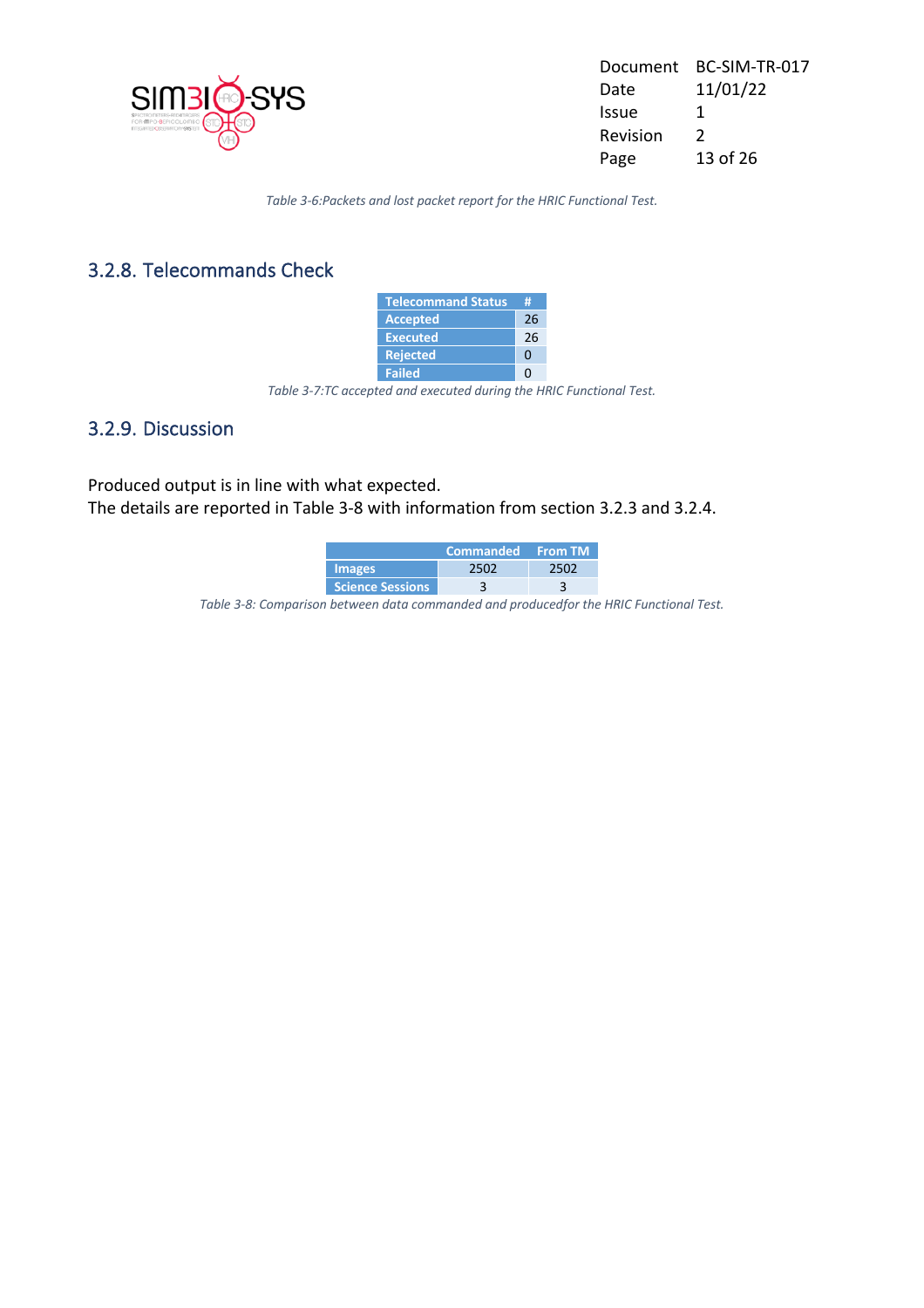

Document BC-SIM-TR-017 Date 11/01/22 Issue 1 Revision 2 Page 14 of 26

#### 3.3.HRIC Performance Test

#### 3.3.1. Test Scope

The aim of this test is to perform several acquisitions in dark condition and variable integration times to monitor the DC evolution during the cruise phase.

#### 3.3.2. Test Execution

**Time Frame**: 2019-11-27T05:20:00.00Z ÷ 2019-11-27T06:11:59.

In Table 3-9 is reported the initial status of the instrument:

*Table 3-9: Instrument status before the HRIC Performance Test.*

#### 3.3.3. Science

Table 3-10 reports the number of performed science sessions, the duration, and the number of images and frames expected for each TCs during the test.

| ID                      | <b>SSC</b> | <b>Duration</b>         | <b>Mode</b> | <b>Repetition Time [s]</b> | <b>Expected Acquisition</b> | <b>Expected Frame</b> |
|-------------------------|------------|-------------------------|-------------|----------------------------|-----------------------------|-----------------------|
| $\mathbf{1}$            | 27         | 10 seconds              | Limited     | 1.0                        | 10                          | 10                    |
| $\overline{2}$          | 28         | 10 seconds              | Limited     | 1.0                        | 10                          | 10                    |
| $\overline{\mathbf{3}}$ | 29         | 10 seconds              | Limited     | 1.0                        | 10                          | 10                    |
| 4                       | 30         | 10 seconds              | Limited     | 1.0                        | 10                          | 10                    |
| 5                       | 31         | 10 seconds              | Limited     | 1.0                        | 10                          | 10                    |
| 6                       | 32         | 10 seconds              | Limited     | 1.0                        | 10                          | 10                    |
| $\overline{7}$          | 33         | 10 seconds              | Limited     | 1.0                        | 10                          | 10                    |
| 8                       | 34         | 10 seconds              | Limited     | 1.0                        | 10                          | 10                    |
| $\overline{9}$          | 35         | 10 seconds              | Limited     | 1.0                        | 10                          | 10                    |
| 10                      | 36         | 10 seconds              | Limited     | 1.0                        | 10                          | 10                    |
| 11                      | 37         | 10 seconds              | Limited     | 1.0                        | 10                          | 10                    |
| 12                      | 38         | 10 seconds              | Limited     | 1.0                        | 10                          | 10                    |
| 13                      | 39         | 10 seconds              | Limited     | 1.0                        | 10                          | 10                    |
| 14                      | 40         | 20 seconds              | Limited     | 2.0                        | 10                          | 10                    |
| 15                      | 41         | 20 seconds              | Limited     | 2.0                        | 10                          | 10                    |
| 16                      | 42         | 40 seconds              | Limited     | 4.0                        | 10                          | 10                    |
| 17                      | 43         | 1 minute and 20 seconds | Limited     | 8.0                        | 10                          | 10                    |
| 18                      | 44         | 20 seconds              | Limited     | 2.0                        | 10                          | 30                    |
| 19                      | 45         | 20 seconds              | Limited     | 2.0                        | 10                          | 30                    |
| $\overline{20}$         | 46         | 20 seconds              | Limited     | 2.0                        | 10                          | 30                    |
| 21                      | 47         | 20 seconds              | Limited     | 2.0                        | 10                          | 30                    |
| 22                      | 48         | 20 seconds              | Limited     | 2.0                        | 10                          | 30                    |
| 23                      | 49         | 20 seconds              | Limited     | 2.0                        | 10                          | 30                    |
| 24                      | 50         | 20 seconds              | Limited     | 2.0                        | 10                          | 30                    |
| 25                      | 51         | 20 seconds              | Limited     | 2.0                        | 10                          | 30                    |
| 26                      | 52         | 20 seconds              | Limited     | 2.0                        | 10                          | 30                    |
| 27                      | 53         | 20 seconds              | Limited     | 2.0                        | 10                          | 30                    |
| 28                      | 54         | 20 seconds              | Limited     | 2.0                        | 10                          | 30                    |
| 29                      | 55         | 20 seconds              | Limited     | 2.0                        | 10                          | 30                    |
| 30                      | 56         | 20 seconds              | Limited     | 2.0                        | 10                          | 30                    |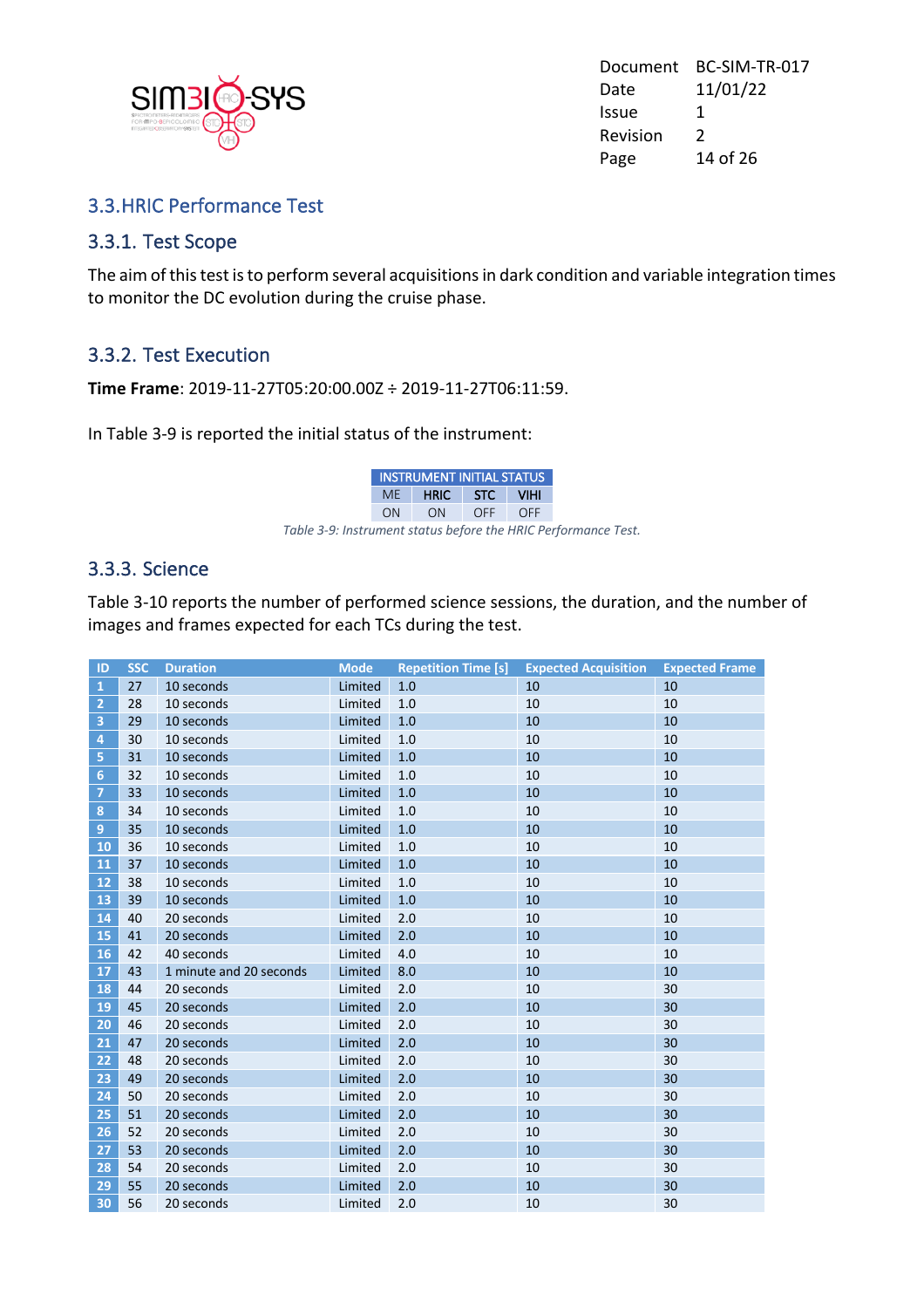

| Document | BC-SIM-TR-017 |
|----------|---------------|
| Date     | 11/01/22      |
| Issue    | 1             |
| Revision | $\mathcal{L}$ |
| Page     | 15 of 26      |
|          |               |

| ID              | <b>SSC</b>    | <b>Duration</b>           | <b>Mode</b>   | <b>Repetition Time [s]</b> | <b>Expected Acquisition</b> | <b>Expected Frame</b> |
|-----------------|---------------|---------------------------|---------------|----------------------------|-----------------------------|-----------------------|
| 31              | 57            | 20 seconds                | Limited       | 2.0                        | 10                          | 30                    |
| 32 <sup>1</sup> | 58            | 40 seconds                | Limited       | 4.0                        | 10                          | 30                    |
| 33 <sup>1</sup> | 59            | 1 minute                  | Limited       | 6.0                        | 10                          | 30                    |
| 34 <sup>1</sup> | 60            | 1 minute and 20 seconds   | Limited       | 8.0                        | 10                          | 30                    |
| 34              | $\frac{1}{2}$ | 12 minutes and 30 seconds | $\frac{1}{2}$ | $\qquad \qquad -$          | 340                         | 680                   |

*Table 3-10: Description of the TC used during HRIC Performance Test.*

#### 3.3.4. Data Produced

*3.3.4.1. Data Volume*

|                           | #Packets     | DΜ        |
|---------------------------|--------------|-----------|
| <b>HK</b>                 | 208          | $0.07$ Mb |
| <b>HRIC low priority</b>  | 138380       | 566 Mb    |
| <b>HRIC high priority</b> | $\mathbf{U}$ | $0.00$ Mb |

*Table 3-11: DV produced in the HRIC Performance Test.*

#### *3.3.4.2. Output Files*

|      | <b>Bundle Miscellaneous</b> |      |         |
|------|-----------------------------|------|---------|
| File | CSV:                        |      |         |
|      |                             | #∶   |         |
|      |                             | size | 74.9 kB |

| <b>Bundle</b> | <b>RAW</b> | <b>HRIC</b> |          |
|---------------|------------|-------------|----------|
| <b>File</b>   | CSV:       |             |          |
|               |            | $#$ :       | 680      |
|               |            | size:       | 617.4 kB |
|               | DAT:       |             |          |
|               |            | $#$ :       | 680      |
|               |            | size:       | 646.8 MB |
| Science       | Sections   | #           |          |

*Table 3-12: Data produced in the HRIC Performance Test.*

#### 3.3.5. ME Events

None.

#### 3.3.6. PE Events

None.

#### 3.3.7. Lost Packets

| <b>Telecommand Verification:</b> | 68                                                                      | [lost packet(s): 0]                                                    |  |
|----------------------------------|-------------------------------------------------------------------------|------------------------------------------------------------------------|--|
| <b>HK Report:</b>                | 129                                                                     | [lost packet(s): 0]                                                    |  |
| <b>Event/Anomaly Report:</b>     | 5                                                                       | [lost packet(s): 0]                                                    |  |
| <b>HRIC low Priority:</b>        | 138380                                                                  | [lost packet(s): 0]                                                    |  |
|                                  | [2019-06-07T07:20:53.204000] [position: 30696] packet number(s): 559    |                                                                        |  |
|                                  | [2019-06-07T07:20:53.204381] [position: 30697] packet number(s): -560   |                                                                        |  |
|                                  | [2019-06-07T07:20:54.204717] [position: 31256] packet number(s): 1      |                                                                        |  |
|                                  | [2019-06-07T07:21:48.204000] [position: 61540] packet number(s): -15870 |                                                                        |  |
|                                  |                                                                         | [2019-06-07T07:21:48.204366] [position: 61541] packet number(s): 15869 |  |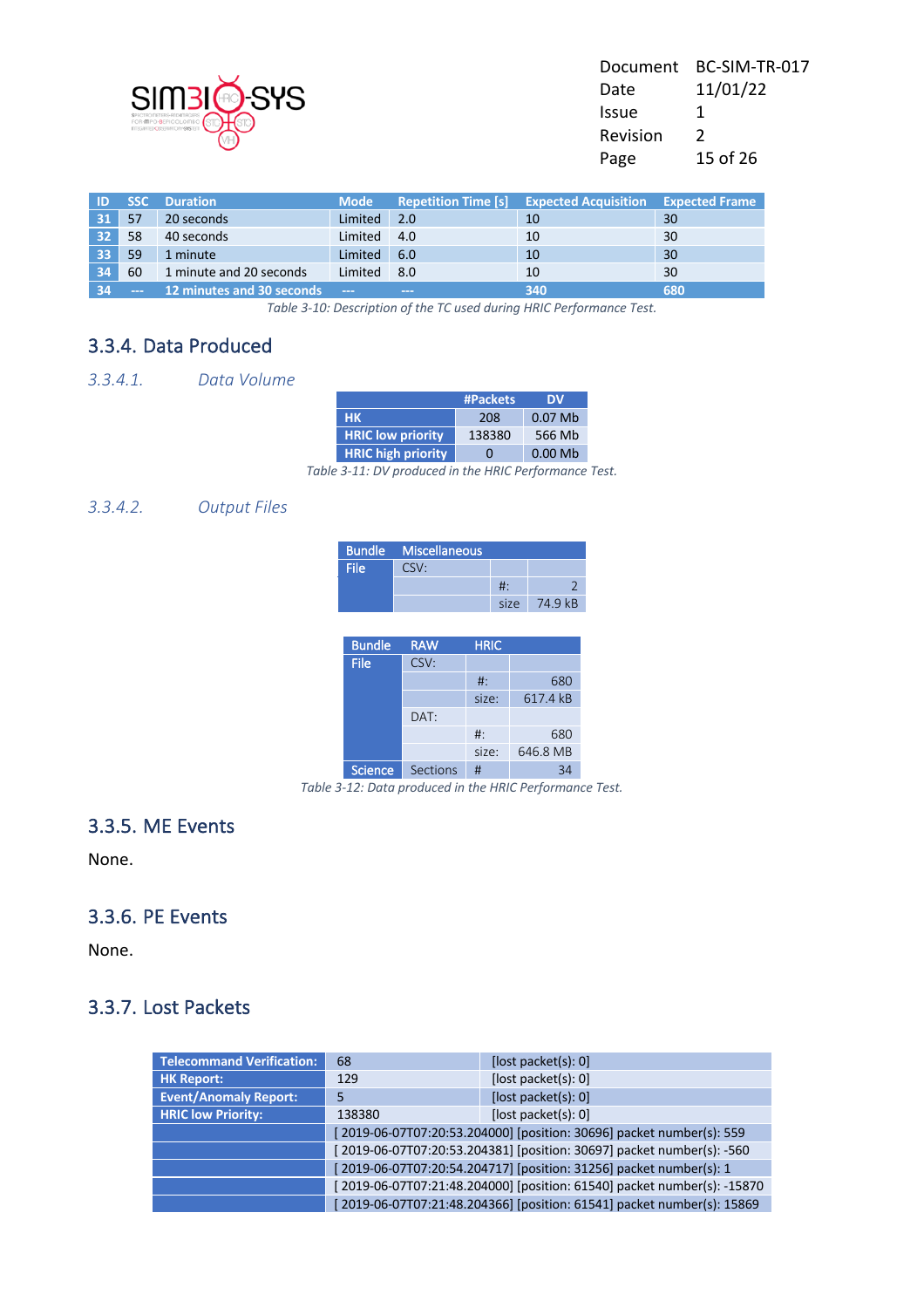| BC-SIM-TR-017 |
|---------------|
| 11/01/22      |
| 1             |
| $\mathcal{L}$ |
| 16 of 26      |
|               |

|                            | [2019-06-07T07:21:49.204717] [position: 62055] packet number(s): 1     |                                                                     |  |
|----------------------------|------------------------------------------------------------------------|---------------------------------------------------------------------|--|
|                            | [2019-06-07T07:25:32.204000] [position: 100937] packet number(s): 158  |                                                                     |  |
|                            | [2019-06-07T07:25:33.078054] [position: 100938] packet number(s): -159 |                                                                     |  |
|                            |                                                                        | [2019-06-07T07:25:33.205358] [position: 101096] packet number(s): 1 |  |
| <b>STC low Priority:</b>   | 0                                                                      | [lost packet(s): 0]                                                 |  |
| <b>VIHI low Priority:</b>  | $\Omega$                                                               | [lost packet(s): 0]                                                 |  |
| <b>HRIC high Priority:</b> | 0                                                                      | [lost packet(s): 0]                                                 |  |
| <b>STC high Priority:</b>  | 0                                                                      | [lost packet(s): 0]                                                 |  |
| <b>VIHI high Priority:</b> | 0                                                                      | [lost packet(s): 0]                                                 |  |

*Table 3-13: Packets and lost packet report for the HRIC Performance Test.*

#### 3.3.8. Telecommands check

| <b>Telecommand Status</b> | Ħ  |
|---------------------------|----|
| <b>Accepted</b>           | 34 |
| <b>Executed</b>           | 34 |
| <b>Rejected</b>           | n  |
| <b>Failed</b>             |    |

*Table 3-14: TCs accepted and executed for the HRIC Performance Test.*

#### 3.3.9. Discussion

Produced output is reported in Table 3-15 with information from section 3.3.3 and 3.3.4.

|                  | Commanded From TM |  |
|------------------|-------------------|--|
| <b>Images</b>    |                   |  |
| Science Sessions |                   |  |

*Table 3-15: Comparison between data commanded and produced during the HRIC Performance Test.*

The lost packet events found in 3.3.7 are linked to an error in the ordering of the packes. The same issues were found during the NECP.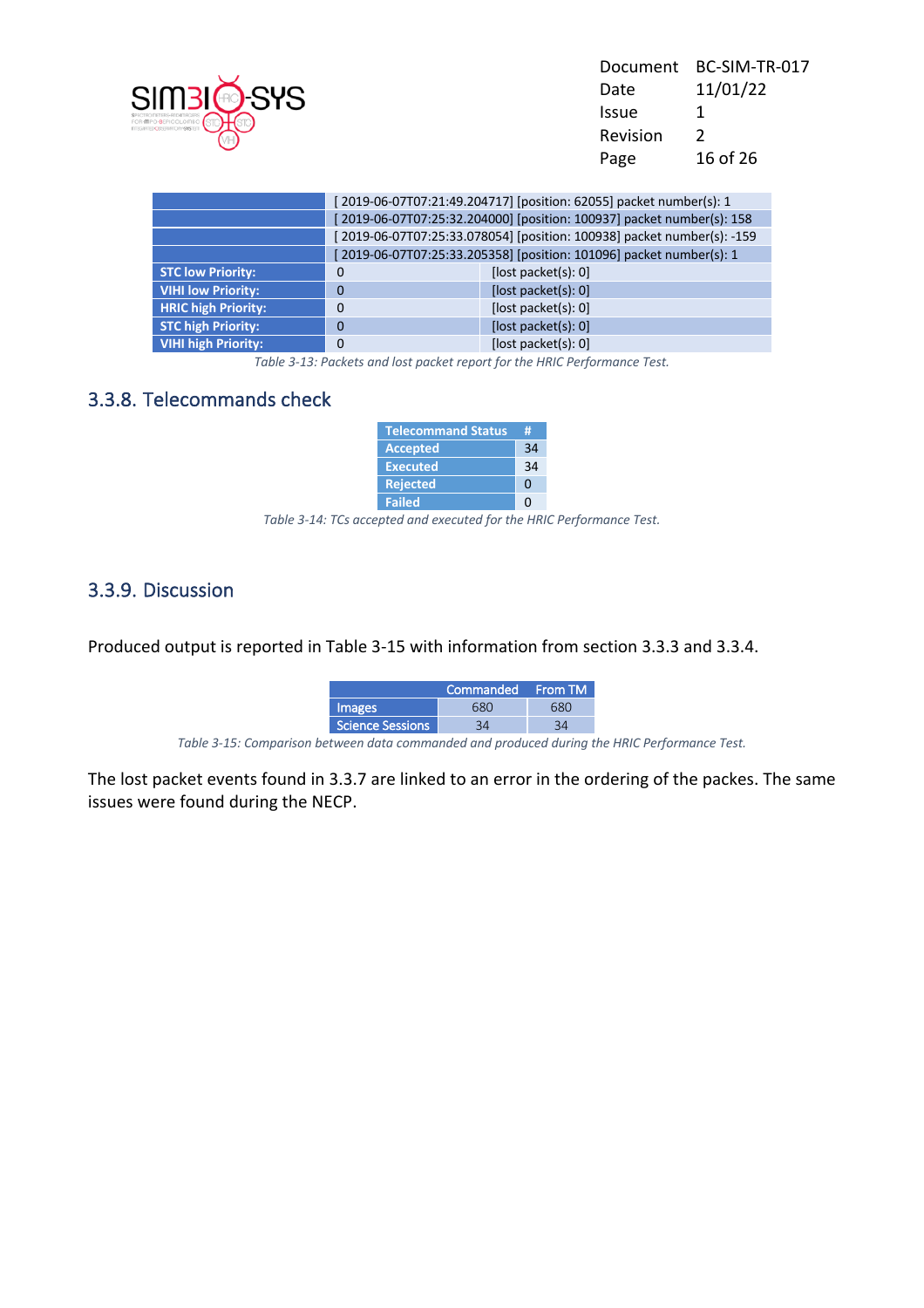

Document BC-SIM-TR-017 Date 11/01/22 Issue 1 Revision 2 Page 17 of 26

#### 3.4.STC Functional Test

#### 3.4.1. Test Scope

The aim of this test is:

- to check the status and the functionality of the following electric components of the channel:
	- o PE;
	- o Detector;
	- o TEC;
- to modify some configuration parameters;
- to perform some science acquisitions.

#### 3.4.2. Test Execution

**Time Frame:** 2019-11-27T06:12:00.00Z ÷ 2019-11-27T06:50:59.

In Table 3-16 is reported the initial status of the instrument:

|                                                                      | <b>INSTRUMENT INITIAL STATUS</b> |             |  |            |
|----------------------------------------------------------------------|----------------------------------|-------------|--|------------|
|                                                                      |                                  | ME HRIC STC |  | VIHI       |
|                                                                      | ON                               | OFF ON      |  | <b>OFF</b> |
| Table 3-16: Status of the instrument before the STC functional Test. |                                  |             |  |            |

#### 3.4.3. Science

Table 3-17 reports the number of performed science sessions, the duration, and the number of images and frames expected for each TCs commanded during test.

|               | <b>Duration</b>          | <b>Mode</b>              | <b>Repetition Time [s]</b> | <b>Expected Acquisition</b> | <b>Expected Frame</b> |
|---------------|--------------------------|--------------------------|----------------------------|-----------------------------|-----------------------|
| 81            | 20 seconds               | <b>Continuous</b>        | 2.0                        | 10                          | 30                    |
| 82            | 2 minutes and 10 seconds | Continuous               | 12.3                       | 11                          | 33                    |
| 83            | 4.70 seconds             | Continuous               | 0.4                        | 12                          | 60                    |
| 84            | 23.90 seconds            | Continuous               | 2.05                       | 12                          | 60                    |
| $\frac{1}{2}$ | 3 minutes and 4 seconds  | <b>PERSONAL PROPERTY</b> | <b>Contract Contract</b>   | 45                          | 183                   |

*Table 3-17: Description of the TC used during STC Functional Test.*

#### 3.4.4. Data Produced

#### *3.4.4.1. Data Volume*

|                         | #Packets | DV [Mb] |
|-------------------------|----------|---------|
| нк                      | 1295     | 0.58    |
| <b>STC low priority</b> | 1600     | 6.51    |
| STC high priority       |          | റ ററ    |

*Table 3-18: DV produced in the STC Functional Test.*

*3.4.4.2. Output Files*

|      | <b>Bundle</b> Miscellaneous |       |          |
|------|-----------------------------|-------|----------|
| File | CSV:                        |       |          |
|      |                             | #:    |          |
|      |                             | size. | 563.7 kB |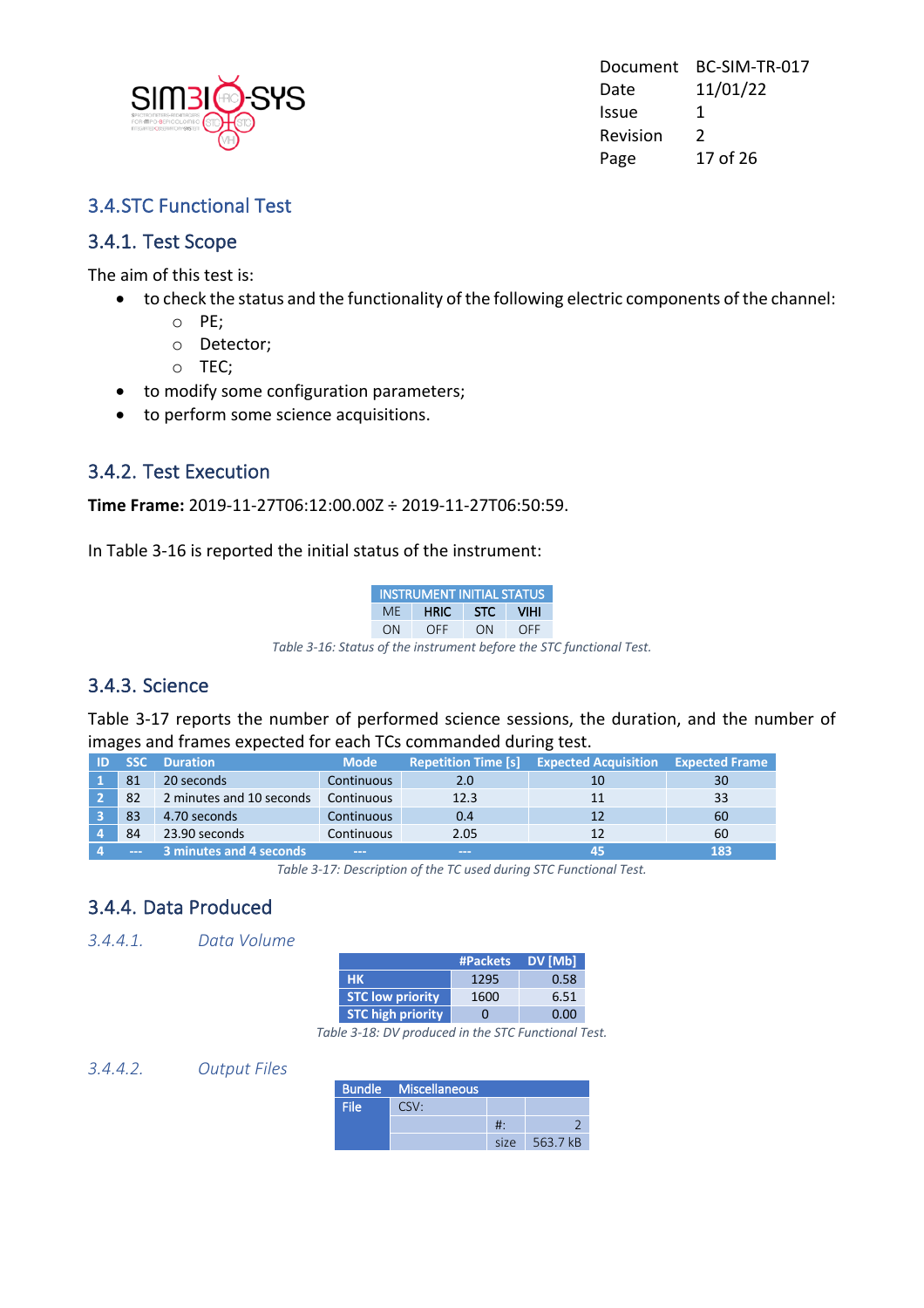

| Document | BC-SIM-TR-017 |
|----------|---------------|
| Date     | 11/01/22      |
| Issue    | 1             |
| Revision | $\mathcal{L}$ |
| Page     | 18 of 26      |
|          |               |

| <b>Bundle</b>  | <b>RAW</b> | <b>HRIC</b> |         |
|----------------|------------|-------------|---------|
| <b>File</b>    | CSV:       |             |         |
|                |            | $#$ :       | 183     |
|                |            | size:       | 0.17 MB |
|                | DAT:       |             |         |
|                |            | $#$ :       | 183     |
|                |            | size:       | 40.8 MB |
| <b>Science</b> | Sections   | #           |         |

*Table 3-19: Data produced in the STC Functional Test.*

#### 3.4.5. ME Events

| <b>Severity Level</b>        | Ħ |
|------------------------------|---|
| <b>Low Severity Error</b>    |   |
| <b>Medium Severity Error</b> |   |
| <b>High Severity Error</b>   |   |

*Table 3-20: ME errors during the STC Functional Test.*

#### *3.4.5.1. Low Severity Error*

• [2019-11-27T06:28:05.100] - TM(5,2) - [APID 807] - Event 40800 - HK discarded due to SpW error on link from the specified channel

#### 3.4.6. PE Events

STC PE negative event(s) : 1

• [639556083.756271] TC Timer Overflow (16)

#### 3.4.7. Lost Packets

| <b>Telecommand Verification:</b> | 52   | [lost packet(s): 0]     |
|----------------------------------|------|-------------------------|
| <b>HK Report:</b>                | 1295 | [lost packet(s): 0]     |
| <b>Event/Anomaly Report:</b>     | 5.   | [ $lost packet(s): 0$ ] |
| <b>STC low Priority:</b>         | 1600 | [lost packet(s): 0]     |
| <b>STC high Priority:</b>        | 0    | [lost packet(s): 0]     |

*Table 3-21: Packets and lost packet report for the STC Functional Test.*

#### 3.4.8. Telecommands check

| <b>Telecommand Status</b> | #  |
|---------------------------|----|
| <b>Accepted</b>           | 26 |
| <b>Executed</b>           | 26 |
| <b>Rejected</b>           | n  |
| <b>Failed</b>             |    |

*Table 3-22: TCs accepted and executed for the STC Functional Test.*

#### 3.4.9. Discussion

Produced output is in line with what expected. The details are reported in Table 3-23 with information from section 3.4.3 and 3.4.4.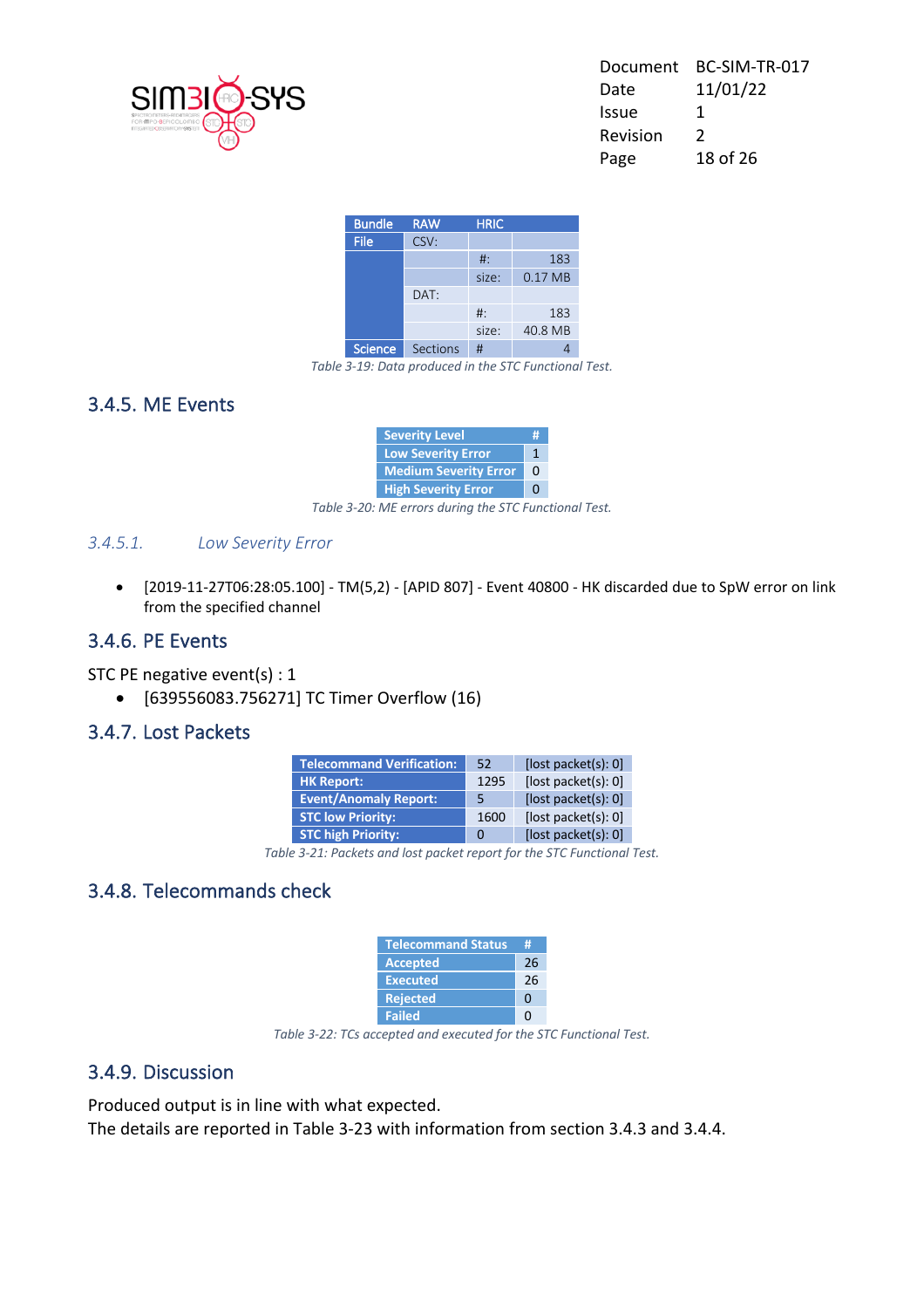

| Document | BC-SIM-TR-017 |
|----------|---------------|
| Date     | 11/01/22      |
| Issue    | 1             |
| Revision | $\mathcal{P}$ |
| Page     | 19 of 26      |
|          |               |

|                  | Commanded From TM |  |
|------------------|-------------------|--|
| <b>Images</b>    |                   |  |
| Science Sessions |                   |  |

*Table 3-23: Comparison between data commanded and produced during the STC Functional Test.*

The ME and PE errors not compromised the test.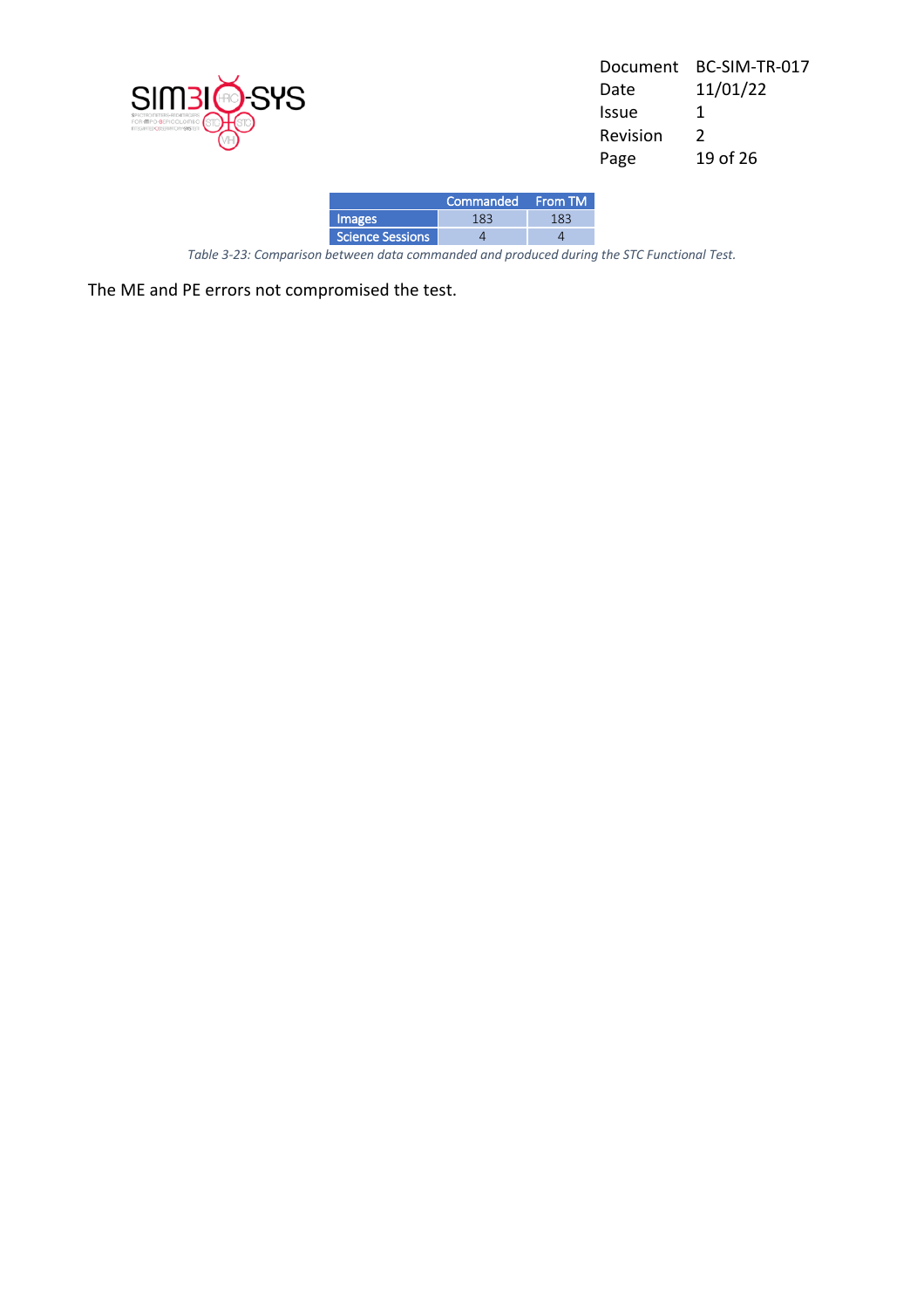

Document BC-SIM-TR-017 Date 11/01/22 Issue 1 Revision 2 Page 20 of 26

#### 3.5.STC Performance Test

#### 3.5.1. Test Scope

The aim of this test is to acquire the Dark Current to study its evolution during cruise phase.

#### 3.5.2. Test Execution

**Time Frame:** 2019-11-27T06:51:00.00Z ÷ 2019-11-27T08:39:59.

Table 3-24 reports**Errore. L'origine riferimento non è stata trovata.** the initial status of the instrument.

*Table 3-24: Status of the instrument before the STC Performance Test.*

#### 3.5.3. Science

Table 3-25 reports the number of performed science, the duration, the number of images and frames expected for each TCs commanded during test.

| ID                      | <b>SSC</b> | <b>Duration</b>         | <b>Mode</b> | <b>Repetition Time [s]</b> | <b>Expected Acquisition</b> | <b>Expected Frame</b> |
|-------------------------|------------|-------------------------|-------------|----------------------------|-----------------------------|-----------------------|
| $\mathbf{1}$            | 87         | 4 seconds               | Limited     | 0.45                       | 10                          | 30                    |
| $\overline{2}$          | 88         | 4 seconds               | Limited     | 0.45                       | 10                          | 30                    |
| $\overline{3}$          | 89         | 4 seconds               | Limited     | 0.45                       | 10                          | 30                    |
| $\overline{4}$          | 90         | 4 seconds               | Limited     | 0.45                       | 10                          | 30                    |
| $\overline{\mathbf{5}}$ | 91         | 4 seconds               | Limited     | 0.45                       | 10                          | 30                    |
| 6                       | 92         | 4 seconds               | Limited     | 0.45                       | 10                          | 30                    |
| $\overline{7}$          | 93         | 4 seconds               | Limited     | 0.45                       | 10                          | 30                    |
| 8                       | 94         | 4 seconds               | Limited     | 0.45                       | 10                          | 30                    |
| $\overline{9}$          | 95         | 4 seconds               | Limited     | 0.45                       | 10                          | 30                    |
| 10                      | 96         | 4 seconds               | Limited     | 0.45                       | 10                          | 30                    |
| 11                      | 97         | 4 seconds               | Limited     | 0.45                       | 10                          | 30                    |
| 12                      | 98         | 4 seconds               | Limited     | 0.45                       | 10                          | 30                    |
| 13                      | 99         | 4 seconds               | Limited     | 0.45                       | 10                          | 30                    |
| 14                      | 100        | 4 seconds               | Limited     | 0.45                       | 10                          | 30                    |
| 15                      | 101        | 4 seconds               | Limited     | 0.45                       | 10                          | 30                    |
| 16                      | 102        | 4 seconds               | Limited     | 0.45                       | 10                          | 30                    |
| 17                      | 103        | 4 seconds               | Limited     | 0.45                       | 10                          | 30                    |
| 18                      | 104        | 7 seconds               | Limited     | 0.78                       | 10                          | 30                    |
| 19                      | 105        | 12 seconds              | Limited     | 1.26                       | 10                          | 30                    |
| 20                      | 106        | 51 seconds              | Limited     | 5.10                       | 10                          | 30                    |
| 21                      | 107        | 1 minute and 39 seconds | Limited     | 9.9                        | 10                          | 30                    |
| 22                      | 108        | 1 minute and 10 seconds | Limited     | 7.0                        | 10                          | 30                    |
| 23                      | 109        | 1 minute and 10 seconds | Limited     | 7.0                        | 10                          | 30                    |
| 24                      | 110        | 1 minute and 10 seconds | Limited     | 7.0                        | 10                          | 30                    |
| 25                      | 111        | 1 minute and 10 seconds | Limited     | 7.0                        | 10                          | 30                    |
| 26                      | 112        | 1 minute and 10 seconds | Limited     | 7.0                        | 10                          | 30                    |
| 27                      | 113        | 1 minute and 10 seconds | Limited     | 7.0                        | 10                          | 30                    |
| 28                      | 114        | 1 minute and 10 seconds | Limited     | 7.0                        | 10                          | 30                    |
| 29                      | 115        | 1 minute and 10 seconds | Limited     | 7.0                        | 10                          | 30                    |
| 30                      | 116        | 1 minute and 10 seconds | Limited     | 7.0                        | 10                          | 30                    |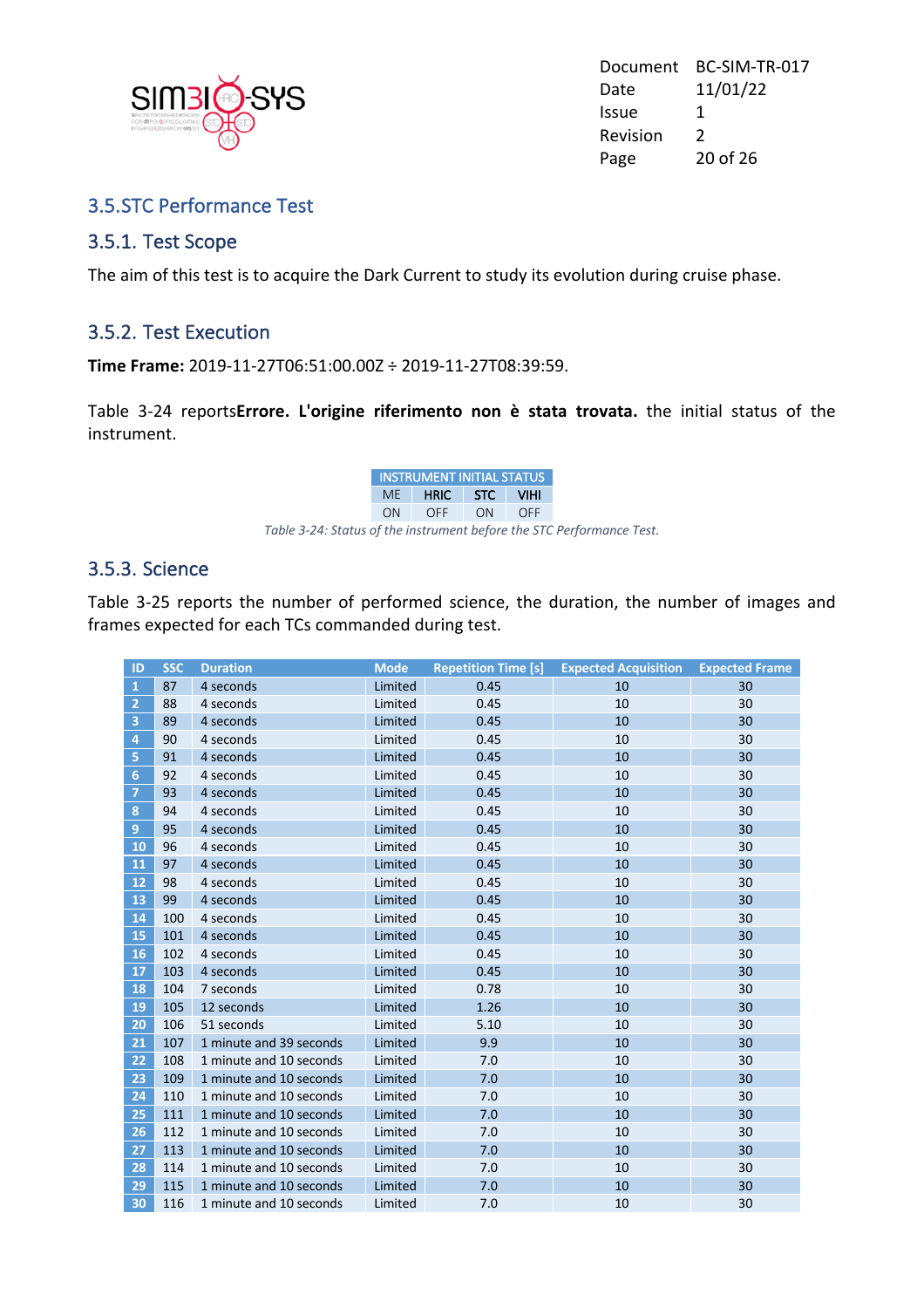

| Document | BC-SIM-TR-017 |
|----------|---------------|
| Date     | 11/01/22      |
| Issue    | 1             |
| Revision | $\mathcal{L}$ |
| Page     | 21 of 26      |

| ID | <b>SSC</b> | <b>Duration</b>           | <b>Mode</b> | <b>Repetition Time [s]</b> | <b>Expected Acquisition</b> | <b>Expected Frame</b> |
|----|------------|---------------------------|-------------|----------------------------|-----------------------------|-----------------------|
| 31 | 117        | 1 minute and 10 seconds   | Limited     | 7.0                        | 10                          | 30                    |
| 32 | 118        | 1 minute and 10 seconds   | Limited     | 7.0                        | 10                          | 30                    |
| 33 | 119        | 1 minute and 10 seconds   | Limited     | 7.0                        | 10                          | 30                    |
| 34 | 120        | 1 minute and 10 seconds   | Limited     | 7.0                        | 10                          | 30                    |
| 35 | 121        | 1 minute and 10 seconds   | Limited     | 7.0                        | 10                          | 30                    |
| 36 | 122        | 1 minute and 10 seconds   | Limited     | 7.0                        | 10                          | 30                    |
| 37 | 123        | 1 minute and 10 seconds   | Limited     | 7.0                        | 10                          | 30                    |
| 38 | 124        | 1 minute and 10 seconds   | Limited     | 7.0                        | 10                          | 30                    |
| 39 | 125        | 1 minute and 10 seconds   | Limited     | 7.0                        | 10                          | 30                    |
| 40 | 126        | 1 minute and 10 seconds   | Limited     | 7.0                        | 10                          | 30                    |
| 41 | 127        | 1 minute and 10 seconds   | Limited     | 7.0                        | 10                          | 30                    |
| 42 | 128        | 1 minute and 39 seconds   | Limited     | 9.9                        | 10                          | 30                    |
| 43 | 129        | 3 seconds                 | Limited     | 0.70                       | 5                           | 5                     |
| 44 | 130        | 3 seconds                 | Limited     | 0.70                       | 5                           | 5                     |
| 45 | 131        | 25 seconds                | Limited     | 5.0                        | 5                           | 5                     |
| 46 | 132        | 25 seconds                | Limited     | $5.0$                      | 5                           | 5                     |
| 47 | 133        | 3 seconds                 | Limited     | 0.70                       | 5                           | 5                     |
| 48 | 134        | 3 seconds                 | Limited     | 0.70                       | 5                           | 5                     |
| 49 | 135        | 25 seconds                | Limited     | 5.0                        | 5                           | 5                     |
| 50 | 136        | 25 seconds                | Limited     | 5.0                        | 5                           | 5                     |
| 51 | 137        | 6 seconds                 | Limited     | 1.2                        | 5                           | 5                     |
| 52 | 138        | 6 seconds                 | Limited     | 1.2                        | 5                           | 5                     |
| 53 | 139        | 25 seconds                | Limited     | 5.0                        | 5                           | 5                     |
| 54 | 140        | 25 seconds                | Limited     | 5.0                        | 5                           | 5                     |
| 55 | 141        | 6 seconds                 | Limited     | 1.2                        | 5                           | 5                     |
| 56 | 142        | 6 seconds                 | Limited     | 1.2                        | 5                           | 5                     |
| 57 | 143        | 25 seconds                | Limited     | 5.0                        | 5                           | 5                     |
| 58 | 144        | 25 seconds                | Limited     | 5.0                        | 5                           | 5                     |
| 59 | 145        | 6 seconds                 | Limited     | 1.2                        | 5                           | 5                     |
| 60 | 146        | 6 seconds                 | Limited     | 1.2                        | 5                           | 5                     |
| 61 | 147        | 25 seconds                | Limited     | 5.0                        | 5                           | 5                     |
| 62 | 148        | 25 seconds                | Limited     | 5.0                        | 5                           | 5                     |
| 63 | 149        | 0 milliseconds            | Limited     | 0.3                        | $\overline{2}$              | 6                     |
| 64 | 150        | 2 seconds                 | Limited     | 1.0                        | $\overline{2}$              | 6                     |
| 65 | 151        | 2 seconds                 | Limited     | 1.0                        | $\overline{2}$              | 6                     |
| 66 | 152        | 2 seconds                 | Limited     | 1.0                        | $\overline{2}$              | 6                     |
| 67 | 153        | 2 seconds                 | Limited     | 1.0                        | $\overline{2}$              | 6                     |
| 68 | 154        | 2 seconds                 | Limited     | 1.0                        | $\overline{2}$              | 6                     |
| 68 | ---        | 34 minutes and 16 seconds | ---         | ---                        | 532                         | 1396                  |

*Table 3-25: Description of the TC used during STC Performance Test.*

#### 3.5.4. Data Produced

*3.5.4.1. Data Volume*

|                          | #Packets          | DV        |
|--------------------------|-------------------|-----------|
| <b>HK</b>                | 3012              | $0.13$ Mb |
| <b>STC low priority</b>  | 241175            | 988Mb     |
| <b>STC high priority</b> | $\mathbf{\Omega}$ | $0.00$ Mb |

*Table 3-26: DV produced in the STC Performance Test.*

#### Output Files

|      | <b>Bundle Miscellaneous</b> |    |                        |
|------|-----------------------------|----|------------------------|
| File | CSV:                        |    |                        |
|      |                             | #∶ |                        |
|      |                             |    | size $0.63 \text{ MB}$ |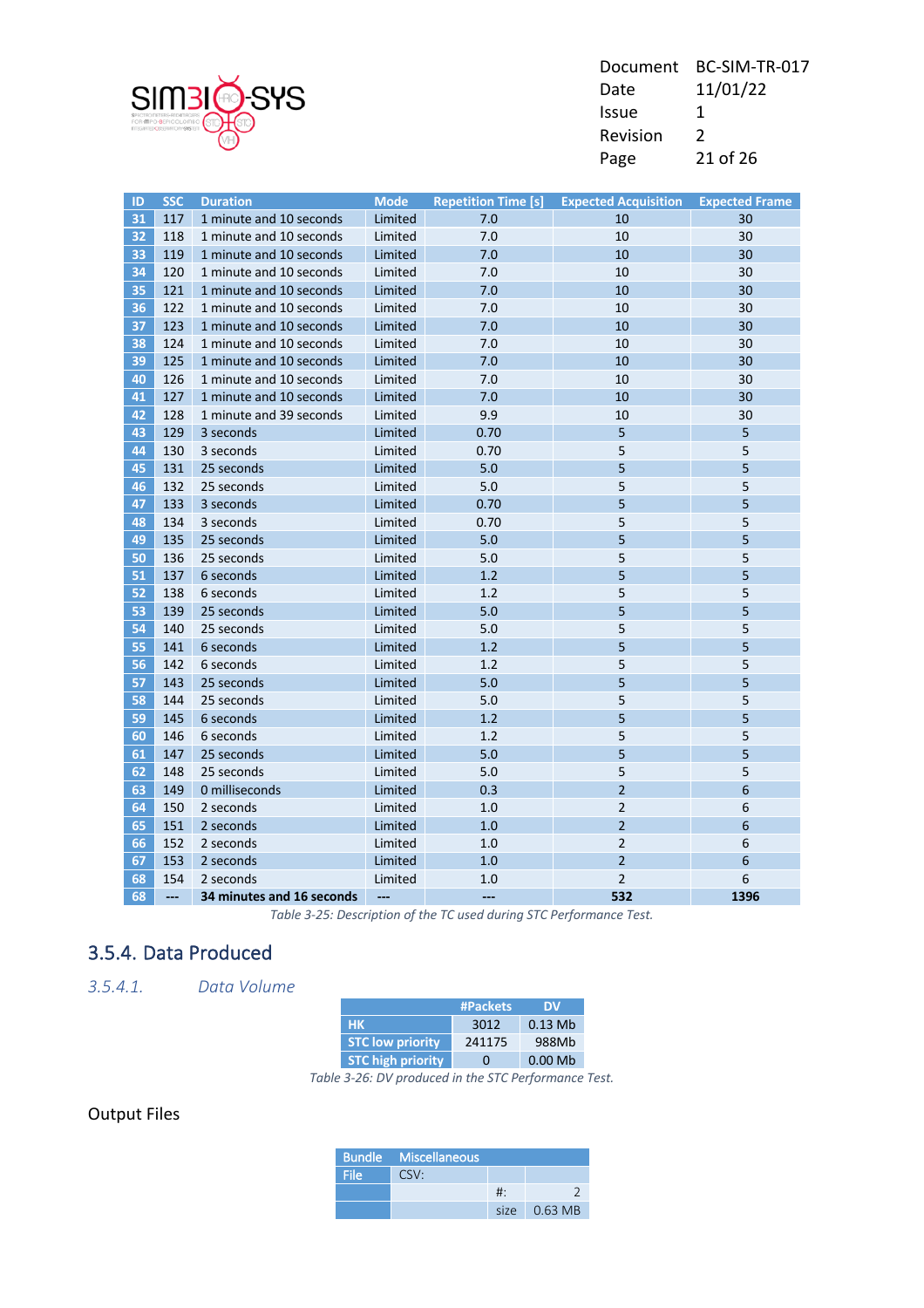

| Document | BC-SIM-TR-017 |
|----------|---------------|
| Date     | 11/01/22      |
| Issue    | 1             |
| Revision | $\mathcal{P}$ |
| Page     | 22 of 26      |
|          |               |

| <b>Bundle</b>  | <b>RAW</b> | <b>HRIC</b> |                   |
|----------------|------------|-------------|-------------------|
| File           | CSV:       |             |                   |
|                |            | $#$ :       | 1396              |
|                |            | size:       | 1.3 <sub>MB</sub> |
|                | DAT:       |             |                   |
|                |            | $#$ :       | 1396              |
|                |            | size:       | 959.4 MB          |
| <b>Science</b> | Sections   | #           | 68                |

*Table 3-27: Data produced in the STC Performance Test.*

#### 3.5.5. ME Events

None.

#### 3.5.6. PE Events

None.

#### 3.5.7. Lost Packets

| <b>Telecommand Verification:</b> | 136    | [lost packet(s): 0]     |
|----------------------------------|--------|-------------------------|
| <b>HK Report:</b>                | 1506   | [lost packet(s): 0]     |
| <b>Event/Anomaly Report:</b>     | 137    | [ $lost packet(s): 0$ ] |
| <b>STC low Priority:</b>         | 203154 | [ $lost packet(s): 0$ ] |
| <b>STC high Priority:</b>        | O      | [lost packet(s): 0]     |

*Table 3-28: Packets and lost packet report for the STC Functional Test.*

#### 3.5.8. Telecommands check

| <b>Telecommand Status</b> |    |
|---------------------------|----|
| <b>Accepted</b>           | 68 |
| <b>Executed</b>           | 68 |
| <b>Rejected</b>           | O  |
| <b>Failed</b>             |    |

*Table 3-29: TCs accepted and executed during the STC Performance Test.*

#### 3.5.9. Discussion

The produced output is in line with what is expected. The details are reported in Table 3-30 with information from section 3.5.3 and 3.5.4.

|                  | Commanded From TM |    |
|------------------|-------------------|----|
| <b>Images</b>    | 1396              |    |
| Science Sessions |                   | 58 |

*Table 3-30: Comparison between data commanded and produced during the STC Performance Test.*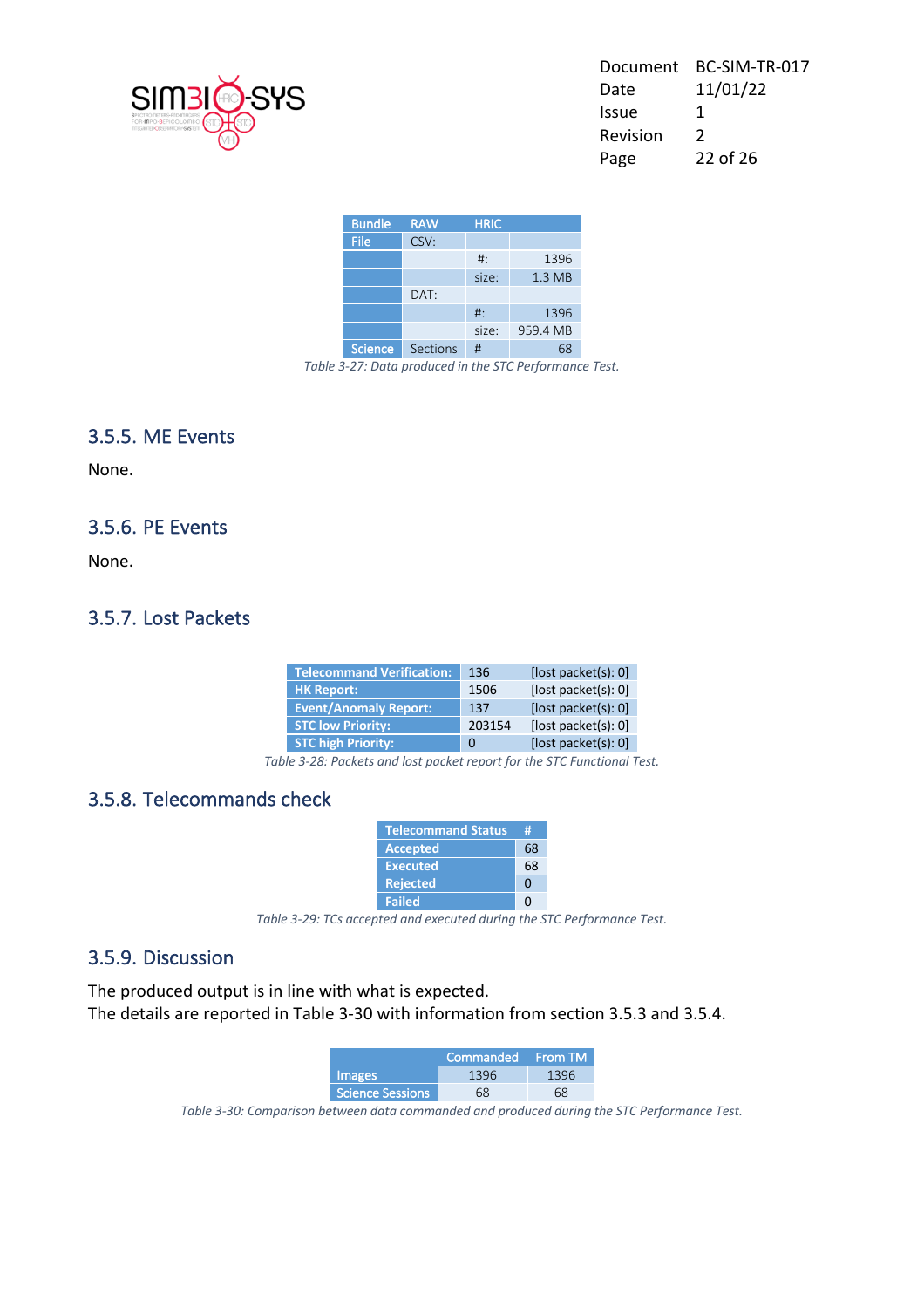

Document BC-SIM-TR-017 Date 11/01/22 Issue 1 Revision 2 Page 23 of 26

#### 3.6.VIHI Performance Test

#### 3.6.1. Test Scope

The aim of this test is to perform a VIHI internal calibration using the internal light sources. It is used also to verify the shutter operability.

In addition, the detector bias shall be changed from the onboard values.

#### 3.6.2. Test Execution

**Time frame:** 2019-11-27T08:40:00.00Z ÷ 2019-11-27T10:15:00.

Table 3-31 reports the initial status of the instrument.

|                                                                        | <b>INSTRUMENT INITIAL STATUS</b> |  |
|------------------------------------------------------------------------|----------------------------------|--|
|                                                                        | ME HRIC STC VIHI                 |  |
|                                                                        | ON OFF OFF ON                    |  |
| Table 3-31: Status of the instrument before the VIHI Performance Test. |                                  |  |

#### 3.6.3. Science

Table 3-32 reports the number of performed science sessions, the duration, the number of images and frames expected for each TCs commanded during test.

| ID              | <b>SSC</b> | <b>Duration</b>            | <b>Mode</b> | <b>Repetition Time [s]</b> | <b>Expected Acquisition</b> | <b>Expected Frame</b> |
|-----------------|------------|----------------------------|-------------|----------------------------|-----------------------------|-----------------------|
| $\mathbf{1}$    | 173        | 15 seconds                 | Continuous  | 1.020                      | 16                          | 16                    |
| $\overline{2}$  | 174        | 14.70 seconds              | Continuous  | 1.020                      | 16                          | 16                    |
| 3               | 175        | 15.42 seconds              | Continuous  | 1.020                      | 16                          | 16                    |
| $\overline{4}$  | 176        | 15.20 seconds              | Continuous  | 1.020                      | 16                          | 16                    |
| 5               | 179        | 1 minute and 59.90 seconds | Continuous  | 2.010                      | 60                          | 60                    |
| $6\phantom{1}6$ | 181        | 1 minute and 59.30 seconds | Continuous  | 2.025                      | 60                          | 60                    |
| $\overline{7}$  | 183        | 1 minute and 59.82 seconds | Continuous  | 2.010                      | 60                          | 60                    |
| 8               | 185        | 1 minute and 59.22 seconds | Continuous  | 2.015                      | 60                          | 60                    |
| 9               | 188        | 2 minutes and 0.34 seconds | Continuous  | 2.025                      | 60                          | 60                    |
| 10              | 190        | 2 minutes and 0.86 seconds | Continuous  | 2.010                      | 60                          | 60                    |
| 11              | 192        | 2 minutes and 0.26 seconds | Continuous  | 2.010                      | 60                          | 60                    |
| 12              | 194        | 1 minute and 59.66 seconds | Continuous  | 2.010                      | 60                          | 60                    |
| 13              | 196        | 1 minute and 59.06 seconds | Continuous  | 2.010                      | 60                          | 60                    |
| 14              | 200        | 2 minutes and 0.47 seconds | Continuous  | 2.010                      | 60                          | 60                    |
| 15              | 202        | 1 minute and 59.87 seconds | Continuous  | 2.015                      | 60                          | 60                    |
| 16              | 204        | 2 minutes and 0.98 seconds | Continuous  | 2.015                      | 60                          | 60                    |
| 17              | 206        | 2 minutes and 0.09 seconds | Continuous  | 2.015                      | 60                          | 60                    |
| 18              | 218        | 14.19 seconds              | Continuous  | 1.020                      | 16                          | 16                    |
| 19              | 219        | 14.90 seconds              | Continuous  | 1.020                      | 16                          | 16                    |
| 20              | 220        | 14.61 seconds              | Continuous  | 1.020                      | 16                          | 16                    |
| 21              | 221        | 15.39 seconds              | Continuous  | 1.020                      | 16                          | 16                    |
| 22              | 224        | 2 minutes and 0.10 seconds | Continuous  | 2.010                      | 60                          | 60                    |
| 23              | 226        | 1 minute and 59.49 seconds | Continuous  | 2.025                      | 60                          | 60                    |
| 24              | 228        | 2 minutes and 0.02 seconds | Continuous  | 2.010                      | 60                          | 60                    |
| 25              | 230        | 1 minute and 59.42 seconds | Continuous  | 2.015                      | 60                          | 60                    |
| 26              | 233        | 2 minutes and 0.54 seconds | Continuous  | 2.025                      | 60                          | 60                    |
| 27              | 235        | 1 minute and 59.03 seconds | Continuous  | 2.010                      | 60                          | 60                    |
| 28              | 237        | 2 minutes and 0.45 seconds | Continuous  | 2.010                      | 60                          | 60                    |
| 29              | 239        | 1 minute and 59.84 seconds | Continuous  | 2.010                      | 60                          | 60                    |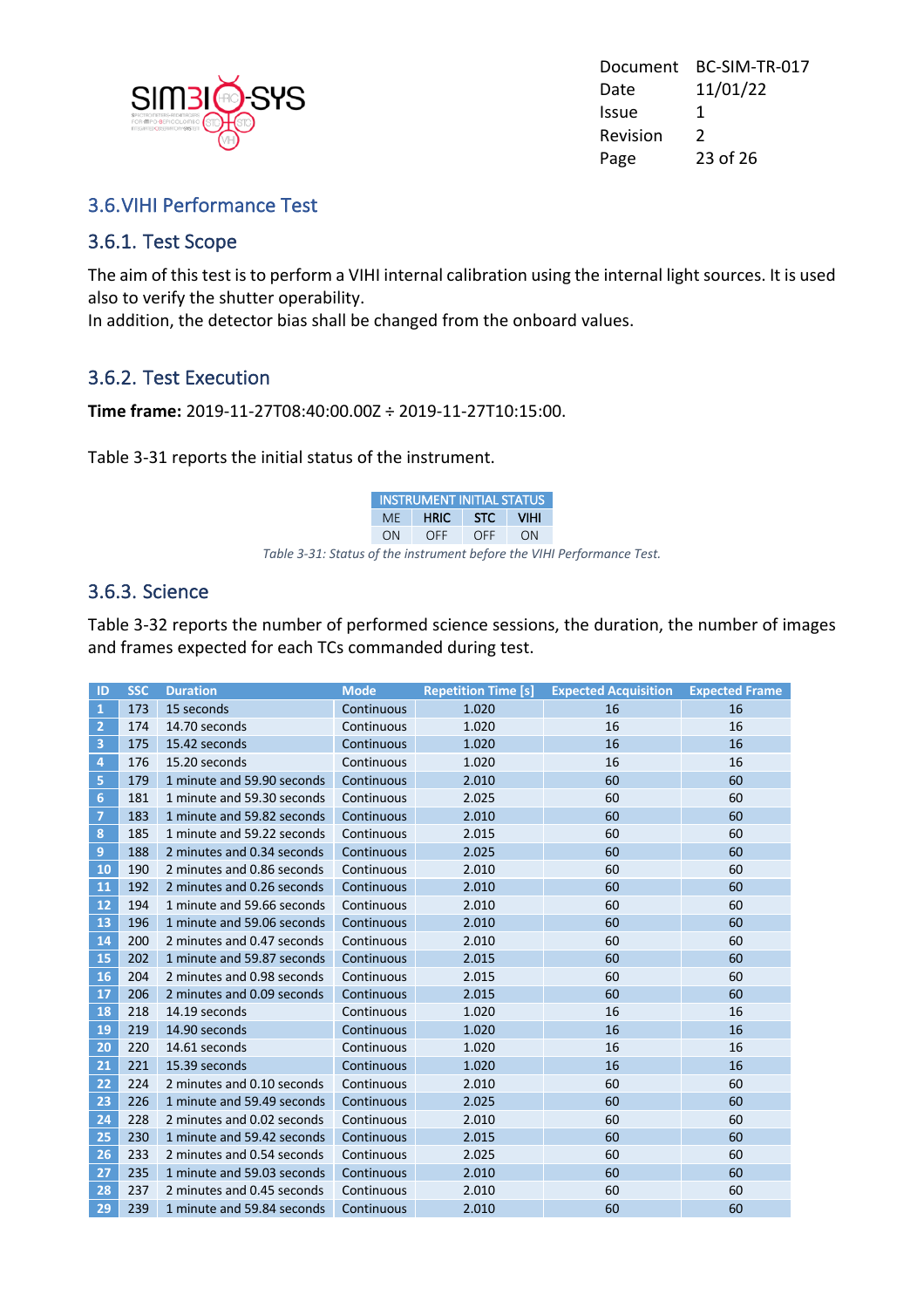

| BC-SIM-TR-017 |
|---------------|
| 11/01/22      |
| 1             |
| $\mathcal{L}$ |
| 24 of 26      |
|               |

| ID  |       | <b>Duration</b>            | <b>Mode</b>       | <b>Repetition Time [s]</b> | <b>Expected Acquisition</b> | <b>Expected Frame</b> |
|-----|-------|----------------------------|-------------------|----------------------------|-----------------------------|-----------------------|
| 30  | 241   | 1 minute and 59.24 seconds | Continuous        | 2.010                      | 60                          | 60                    |
| 31  | 245   | 2 minutes and 0.66 seconds | Continuous        | 2.010                      | 60                          | 60                    |
| 32  | 247   | 2 minutes and 0.06 seconds | Continuous        | 2.015                      | 60                          | 60                    |
| -33 | 249   | 1 minute and 59.16 seconds | <b>Continuous</b> | 2.015                      | 60                          | 60                    |
| 34  | 251   | 2 minutes and 0.27 seconds | <b>Continuous</b> | 2.015                      | 60                          | 60                    |
|     | $---$ | 54 minutes                 | ---               | ---                        | 1688                        | 1688                  |

*Table 3-32: Description of the TC used during VIHI Functional Test.*

#### 3.6.4. Data Produced

#### *3.6.4.1. Data Volume*

|                           | #Packets | DΜ        |
|---------------------------|----------|-----------|
| <b>HK</b>                 | 5113     | $0.32$ Mb |
| <b>VIHI low priority</b>  | 53520    | 212.98 Mb |
| <b>VIHI high priority</b> |          | 0 Mh      |

*Table 3-33: Table 2 32: DV produced in the VIHI Functional Test.*

#### *3.6.4.2. Output Files*

|      | <b>Bundle Miscellaneous</b> |       |        |
|------|-----------------------------|-------|--------|
| File | CSV:                        |       |        |
|      |                             | #∶    |        |
|      |                             | size. | 3.5 MB |

| <b>Bundle</b>  | <b>RAW</b> | <b>HRIC</b> |          |
|----------------|------------|-------------|----------|
| <b>File</b>    | CSV:       |             |          |
|                |            | $#$ :       | 1680     |
|                |            | size:       | 2.4 MB   |
|                | DAT:       |             |          |
|                |            | $#$ :       | 1680     |
|                |            | size:       | 214.8 MB |
| <b>Science</b> | Sections   | #           |          |

*Table 3-34: Data produced in the VIHI Functional Test.*

#### 3.6.5. ME Events

None.

#### 3.6.6. PE Events

None.

#### 3.6.7. Lost Packets

| <b>Telecommand Verification:</b> | 200   | [lost packet(s): 0] |
|----------------------------------|-------|---------------------|
| <b>HK Report:</b>                | 5113  | [lost packet(s): 0] |
| <b>Event/Anomaly Report:</b>     | 58    | [lost packet(s): 0] |
| <b>VIHI low Priority:</b>        | 53520 | [lost packet(s): 0] |
| <b>VIHI high Priority:</b>       | 0     | [lost packet(s): 0] |

*Table 3-35: Packets and lost packet report for the VIHI Functional Test.*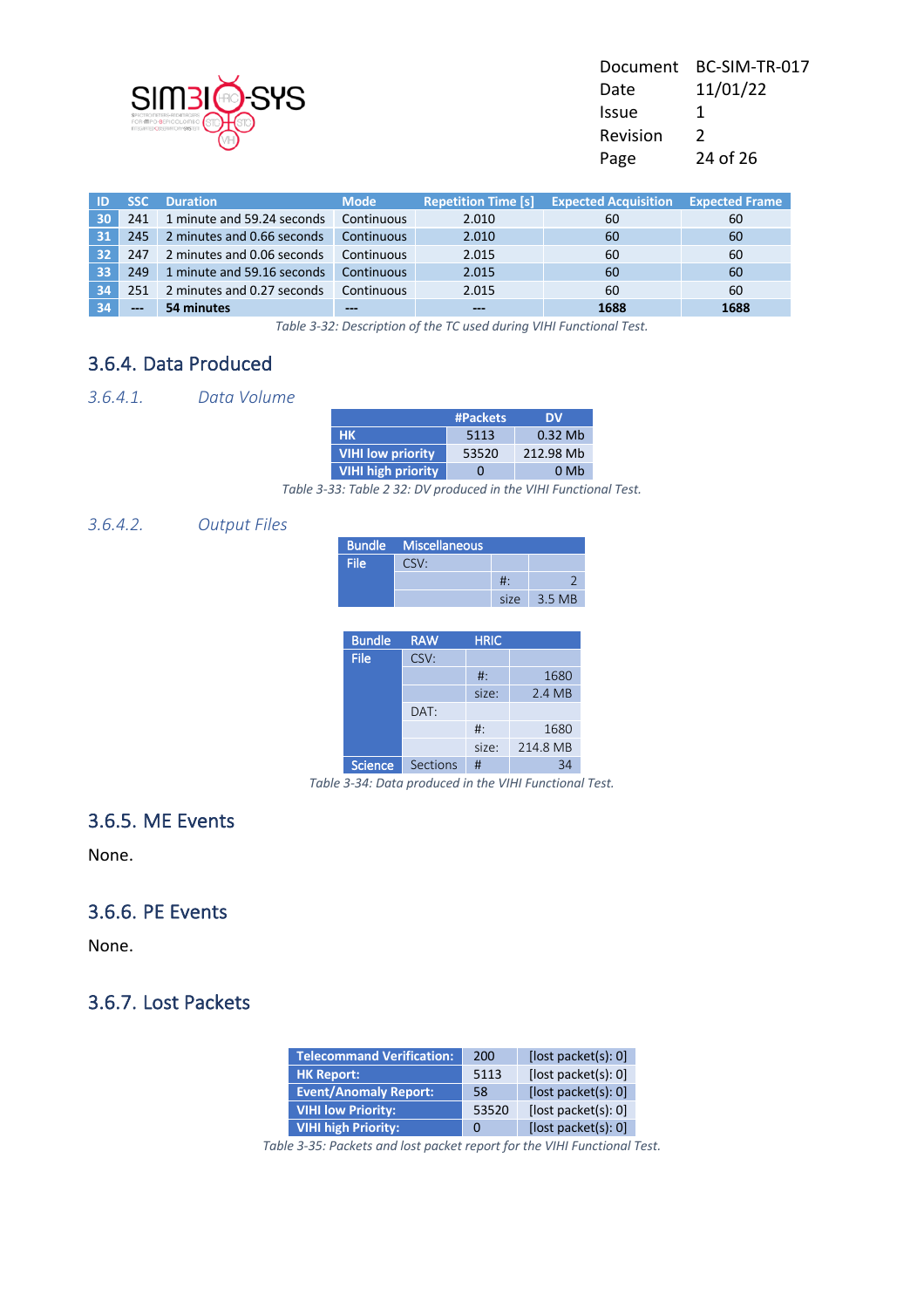

| Document | BC-SIM-TR-017 |
|----------|---------------|
| Date     | 11/01/22      |
| Issue    | 1             |
| Revision | $\mathcal{L}$ |
| Page     | $25$ of $26$  |

#### 3.6.8. Telecommands check

| <b>Telecommand Status</b> | Ħ   |
|---------------------------|-----|
| <b>Accepted</b>           | 100 |
| <b>Executed</b>           | 100 |
| <b>Rejected</b>           | O   |
| <b>Failed</b>             | n   |
|                           |     |

*Table 3-36: TCs accepted and executed.*

#### 3.6.9. Discussion

Produced output is in line with what expected.

The details are reported in Table 3-37with information from section 3.6.3 and 3.6.4**Errore. L'origine riferimento non è stata trovata.**.

|                  | Commanded From TM |      |
|------------------|-------------------|------|
| <b>Images</b>    | 1680              | 1680 |
| Science Sessions | 34                | ว⊿   |

*Table 3-37: Comparison between data commanded and produced.*